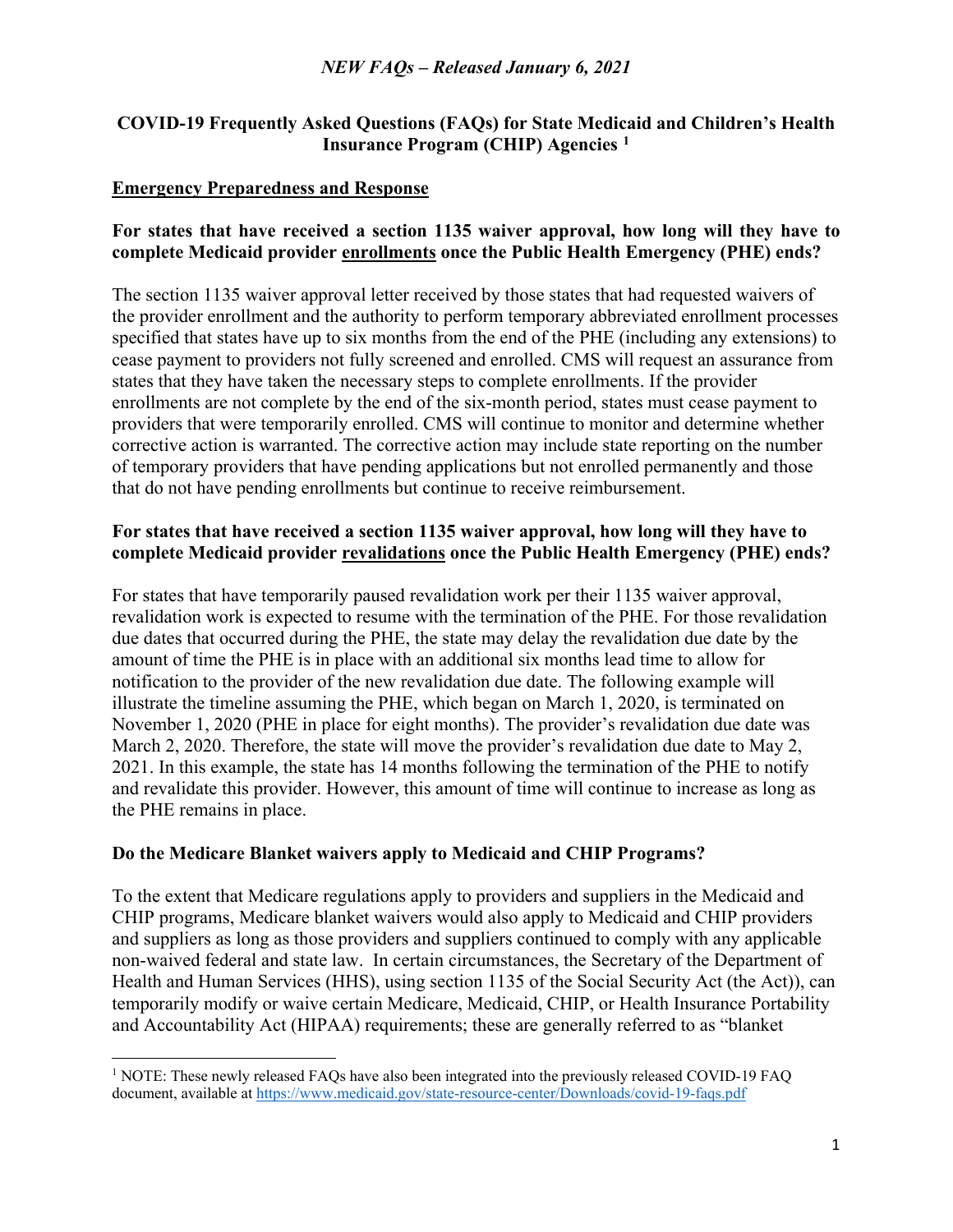waivers." There are different kinds of 1135 waivers, including Medicare blanket waivers. When there is an emergency, sections 1135 or 1812(f) of the Act allow the Secretary to issue blanket waivers to help beneficiaries access care. When a Medicare blanket waiver is issued, providers do not have to apply for an individual waiver of regulations under section 1135 of the Act. However, the federal government has no authority to waive state law, even if the state law cross-references federal law. Therefore, absent some state waiver activity, for example state laws waiving their own conditions of participation, the Medicare blanket waiver would not exempt a Medicaid facility from complying with its own state's laws, even if those laws address the same activities.

#### **Eligibility and Enrollment**

#### *Application and Renewal Processing*

**What is the responsibility of a state with respect to identifying Medicaid-eligible children and pregnant women who no longer meet the criteria to receive full Medicaid coverage under the "CHIPRA 214 option" if the state is delayed in conducting eligibility renewals and acting on changes in circumstance due to the public health emergency?** 

In Question II.I.6 of the Frequently Asked Questions available at

<https://www.medicaid.gov/state-resource-center/downloads/covid-19-faqs.pdf>**,** we explained that once a noncitizen is no longer eligible for full Medicaid coverage due to no longer meeting the criteria for full coverage under Section  $1903(v)(4)$  of the Act, as added by Section 214 of the Children's Health Insurance Program Reauthorization Act of 2009 (CHIIPRA 214 option) (under which states can elect to provide full benefits to lawfully residing children and pregnant women who are not otherwise in a satisfactory immigration status), Federal Financial Participation (FFP) is only available for payment for services necessary for the treatment of an emergency medical condition.

Regulations at 42 C.F.R. § 435.916(d) require that states promptly redetermine eligibility whenever the state receives information about a change in a beneficiary's circumstance that may affect eligibility. However, 42 C.F.R. § 435.912(e) outlines certain exceptions in meeting the timeliness standards for processing applications, renewals and changes in circumstance for Medicaid eligibility during an administrative or other emergency beyond the agency's control. The current COVID-19 PHE represents such a circumstance for many state agencies.

The exception to the timeliness requirements at 42 C.F.R. § 435.912(e) applies equally in the case of noncitizen beneficiaries who are no longer eligible for full Medicaid coverage because they no longer meet the criteria under the CHIPRA 214 option (e.g., the individual has turned age 21, is no longer pregnant and is past the 60-day post-partum period, or no longer meets the definition of lawfully residing). If a state is unable to process redeterminations and fails to identify a beneficiary in this situation FFP is available for full Medicaid coverage until such time as the state is able to process redeterminations. We note that, even with the exception at 42 C.F.R. § 435.912(e), states are still required to continue processing changes in circumstances and renewals as expeditiously as possible, and to provide Medicaid coverage only for treatment of an emergency medical condition for individuals who no longer have a satisfactory immigration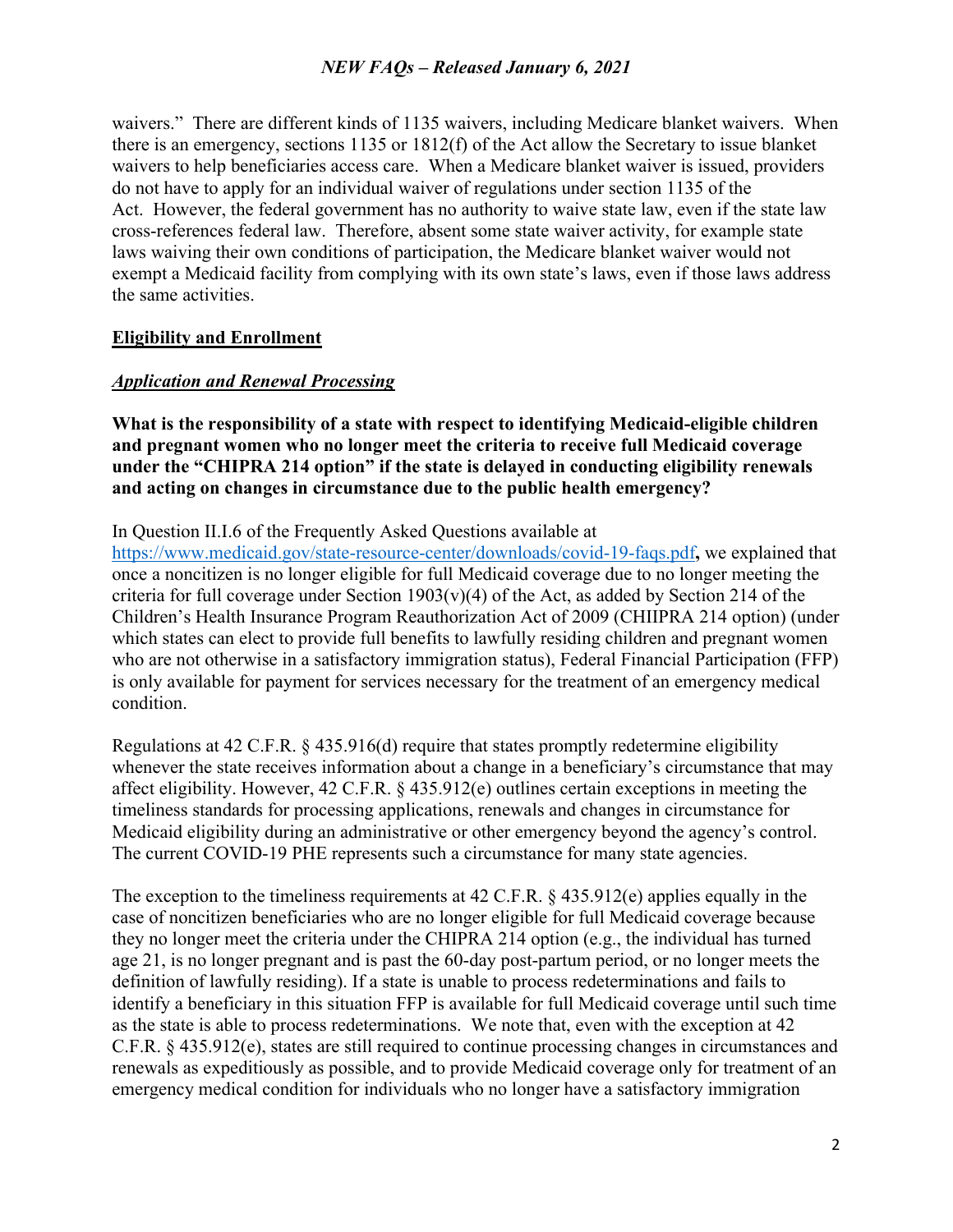status and who are otherwise eligible for assistance under the state plan. When the state does process such a change, the state must notify the beneficiaries that, while they are no longer eligible for full Medicaid coverage, they may continue to be eligible for treatment of an emergency medical condition, if the individual is otherwise eligible for Medicaid under the state plan.

### **During the COVID-19 PHE, can states choose not to enforce the requirement under 42 C.F.R. § 435.608 that Medicaid applicants and beneficiaries apply for certain other benefits? Alternatively, can states automatically grant a good-cause exception to individuals for not applying for other benefits?**

No. During the PHE, states must continue to require that Medicaid applicants and beneficiaries take all necessary steps to obtain other benefits for which they may be entitled, unless they can show good cause for not doing so, consistent with 42 C.F.R. § 435.608.

We note that enforcement of the requirement at 42 C.F.R. § 435.608 occurs post-enrollment and should not delay an applicant's eligibility determination. Once enrolled, states need to ensure that individuals are making a good faith effort to take the necessary steps to apply for other benefits. Generally, each individual must provide information to the state agency establishing the need for a good faith exception. However, we recognize that other benefit programs are experiencing delays processing applications due to the PHE, and individuals may not be able to complete the application process as timely. Therefore, if there is a specific benefit for which the state determines the application process would represent a hardship for all beneficiaries during the PHE – e.g., the application process requires an in-person interview which are not being conducted due to the PHE –it would be permissible for states to grant a good cause exception with respect to such benefit for all applicants and beneficiaries who may be eligible for such benefit during the PHE.

### **During the PHE, can states choose not to enforce the requirement that Medicaid applicants and beneficiaries assist the state agency in establishing the identity of a child's parents and obtaining medical support payments, or provide information on third parties who may be liable to pay for care and services provided under the state plan?**

No. A state may not choose to forego implementing the requirements in 42 C.F.R. § 435.610(a) that applicants and beneficiaries assist the state agency with identifying absent parents, obtaining medical support and payments, and providing information on third parties who may be liable for care and services provided under the state plan. However, we note that enforcement of the requirement at  $\S 435.610(a)$  occurs post-enrollment, and should not delay an applicant's eligibility determination. Regulations at 42 C.F.R. § 433.148 provides that states may only require applicants to attest that they will cooperate with this requirement. Once enrolled, absent a need to comply with the continuous enrollment requirement in section 6008(b)(3) of the FFCRA, states must terminate coverage if a beneficiary refuses to do so and the individual has not established good cause for not doing so per 42 C.F.R. §§ 433.147(c) and 435.610(a)(3); however, states claiming the temporary FMAP increase cannot, consistent with section 6008(b)(3) of the FFRCA, terminate the individual's enrollment for the failure to cooperate, through the end of the month in which the emergency period ends.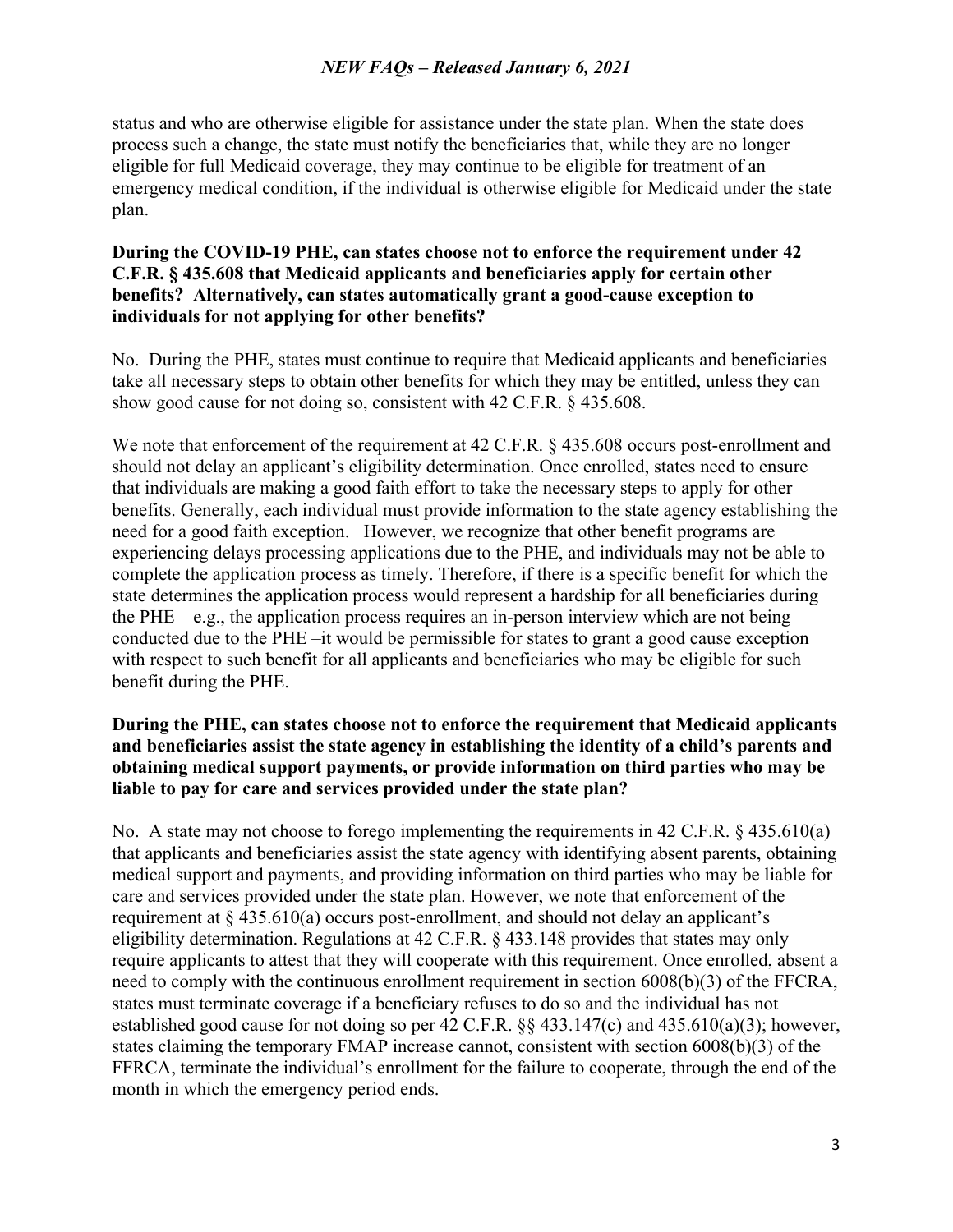### **Premiums and Cost Sharing**

**If an individual has an increase in income that would normally result in the individual becoming ineligible for his/her current eligibility group and moving to a new eligibility group that provides the same benefits but also charges a premium, can the state move forward with this change during the emergency period?**

Section 6008(b)(2) of the FFCRA requires states to maintain premiums at the same or lower level as assessed on January 1, 2020, "with respect to an individual[.]" While the state could move the individual to the new eligibility group, it could not charge this individual the higher premium until the last day of the calendar quarter in which the PHE ends.

### **Are states permitted to adopt new eligibility groups that charge premiums during the public health emergency?**

Yes. States are not precluded from adopting premiums during the emergency period if they are applied to new optional eligibility groups. While section 6008(b)(1) of the FFCRA prohibits changes in eligibility standards, methodologies or procedures under the state plan that are more restrictive than what was in effect on January 1, 2020, adopting a new eligibility group, with or without a premium, would not be more restrictive than the eligibility policies in effect on January 1, 2020 and therefore would be permissible. If the individual is a new Medicaid beneficiary, after the individual's enrollment and initial premium payment (if required for enrollment), the state (is claiming the temporary FMAP) could not, under section 6008(b)(3) of the FFRCA, *terminate* the individual's enrollment for the failure to make premium payments, through the end of the month in which the emergency period ends. However, in the case of an individual enrolled in a state's Medicaid program as of or after March 18, 2020 with no premiums who is no longer eligible in his/her current eligibility group, while the state could move the individual to the newly-adopted eligibility group, it could not charge a new premium until the last day of the calendar quarter in which the PHE ends.

### **In order to comply with the requirement in section 6008(b)(4) of the FFCRA to cover drugs used to treat COVID-19 without cost sharing, do states need to cover, without cost sharing, both FDA–approved drugs with a new indication authorized under an FDA Emergency Use Authorization (EUA) to treat COVID-19, and unapproved drugs authorized under an FDA EUA to treat COVID-19?**

Yes. CMS interprets the reference in section 6008(b)(4) of the FFCRA to "any testing services and treatments for COVID-19, including vaccines, specialized equipment, and therapies" to mean that the treatments that states must cover and exempt from cost sharing under this provision include: 1) FDA-approved drugs and licensed biologicals with a labeled indication to treat COVID-19 and FDA-approved drugs and licensed biologicals without a labeled indication for COVID-19, but for which an FDA EUA authorizes a new indication to treat COVID-19; $^2$  $^2$ 

<span id="page-3-0"></span><sup>&</sup>lt;sup>2</sup> This means FDA-approved drugs or licensed biologicals without a labeled indication to treat COVID-19 would be used for a medically accepted indication to treat COVID-19 consistent with the definition of "medically accepted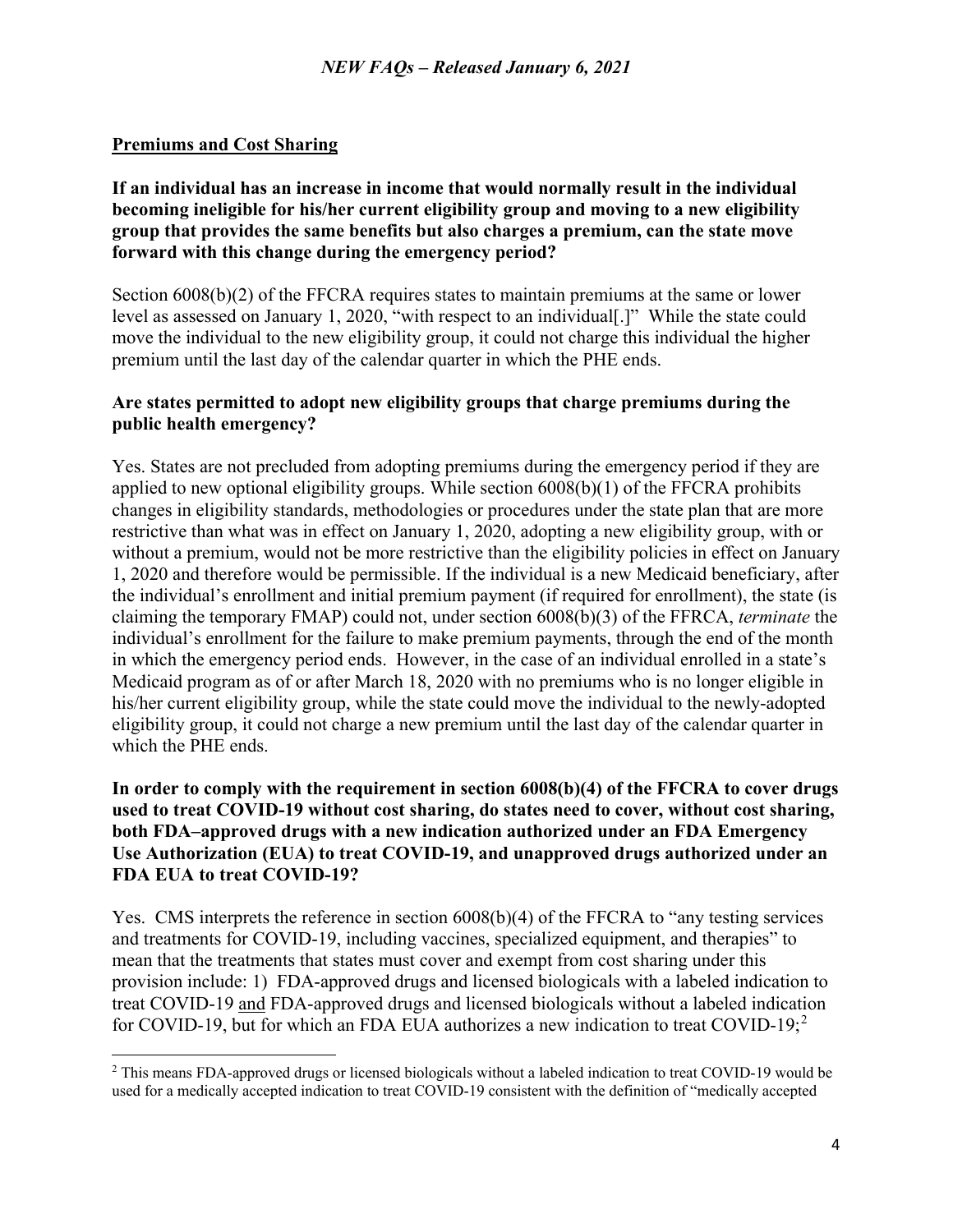and, 2) unapproved drugs and biologicals authorized under an FDA EUA to treat COVID-19. In order to comply with FFCRA section 6008(b)(4), states must also cover the administration of the treatments for COVID-19 described in that provision without cost-sharing, such as costs related to an office visit in which a drug that must be covered under FFCRA section 6008(b)(4) is administered.

Because a given drug or biological may be prescribed for multiple conditions, states can operationalize the cost sharing exemption required under FFCRA section 6008(b)(4) in one of four ways:

- (1) The state could require prior authorization for coverage of (a) any FDA approved drugs or licensed biologicals that either have a labeled indication for COVID-19 or that pursuant to an FDA EUA may be used for a medically accepted indication as defined in section  $1927(k)(6)$  of the Act to treat COVID-19, and (b) unapproved drugs and biologicals that are authorized under an FDA EUA to treat COVID-19; this will enable the state to link the drug or biological to its use for treatment of a confirmed or suspected case of COVID-19;
- (2) The state could use a two-part approach depending on whether a beneficiary has a confirmed COVID-19 diagnosis. (a) The state could presume any FDA approved drug or licensed biological that either has a labeled indication for COVID-19 or that pursuant to an FDA EUA may be used for a medically accepted indication as defined in section 1927(k)(6) of the Act to treat COVID-19 or an unapproved drug that is authorized under an FDA EUA to treat COVID-19 is being used as a treatment for COVID-19 based on the appearance of a COVID-19 diagnosis on the claim and exempt the drug or biological from cost sharing. (b) For beneficiaries who do not yet have a confirmed COVID-19 diagnosis or for claims which do not include COVID-19 diagnosis information, the state could require the prior authorization process described above;
- (3) The state could exempt from cost sharing all FDA-approved drugs and licensed biologicals that either have a labeled indication for COVID-19 or that pursuant to an FDA EUA may be used for a medically accepted indication as defined in section 1927(k)(6) of the Act to treat COVID-19, or unapproved drugs and biologicals that are authorized under an FDA EUA to treat COVID-19, regardless of the purpose for which the drug or biological is used; or
- (4) The state could establish another systematic methodology, which has been agreed upon by both CMS and the state, for exempting beneficiaries from cost sharing for any drug or biological that either has a labeled indication for COVID-19 or that pursuant to an FDA EUA may be used for a medically accepted indication as defined in section  $1927(k)(6)$  of the Act to treat COVID-19 or that is authorized under an FDA EUA to treat COVID-19, and is being used as a treatment for COVID-19 following either a confirmed COVID-19 test or potential exposure to COVID-19.

indication" in section 1927(k)(6) of the Act. That is because any use which is approved under the FFDCA (including pursuant to an FDA EUA) or which is supported by one or more citations included or approved for inclusion in a drug compendium described in  $1927(g)(1)(B)(i)$  of the Act is considered a medically accepted indication.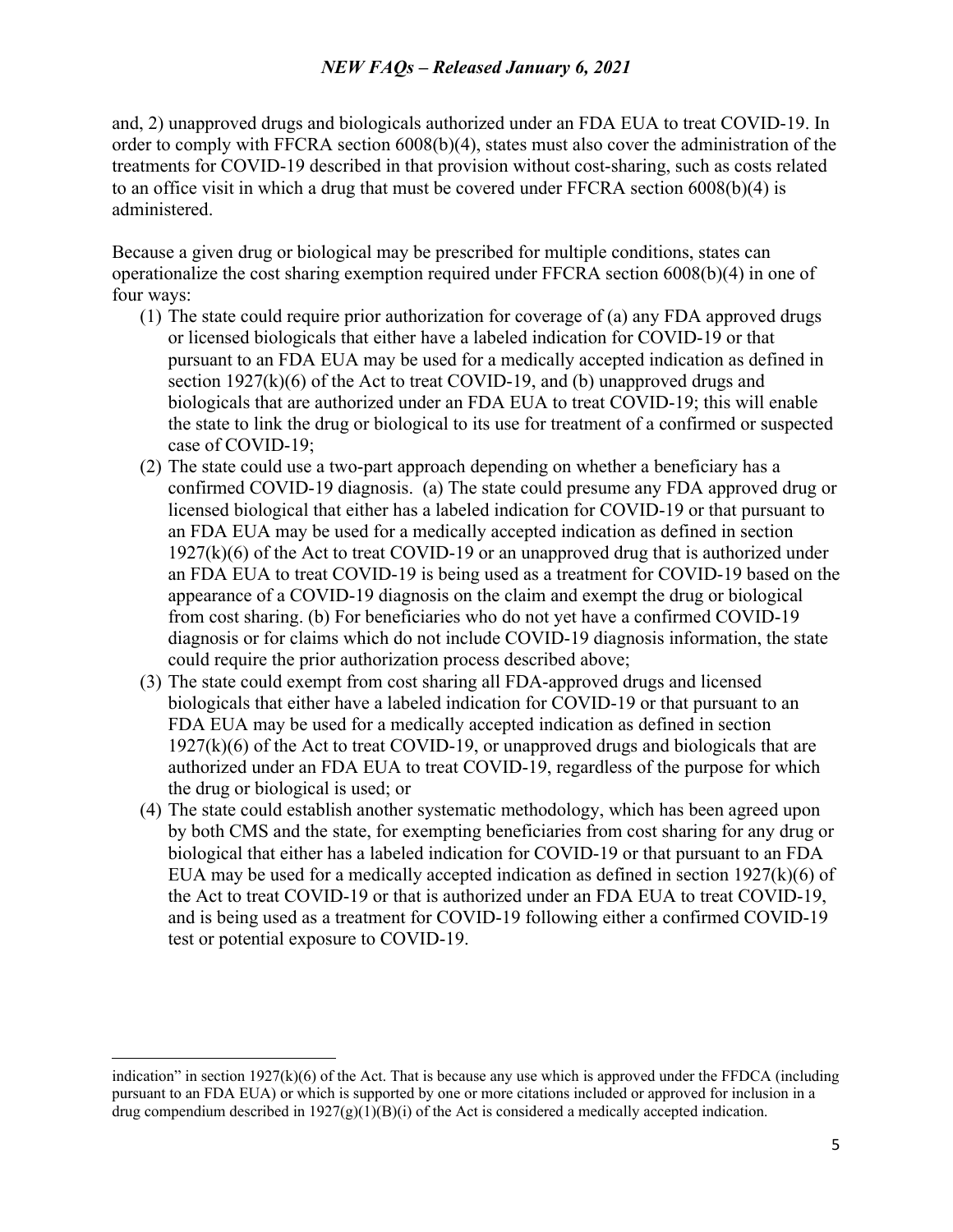### **Can CMS explain its previous answer in section B.1 of the COVID-19 FAQs issued on June 30, 2020 concerning targeting cost sharing exemptions to individuals diagnosed with COVID-19?**

In an FAQ originally issued on March 12, 2020, and republished most recently on June 30, 2020, as Question II.B.1 in the "COVID-19 Frequently Asked Questions (FAQs) for State Medicaid and Children's Health Insurance Program (CHIP) Agencies," available at [https://www.medicaid.gov/state-resource-center/downloads/covid-19-faqs.pdf,](https://www.medicaid.gov/state-resource-center/downloads/covid-19-faqs.pdf) we discussed that states need to submit a SPA to stop charging cost sharing for particular items or services. We also explained that a SPA exempting individuals from cost-sharing could not be applied narrowly to only those affected by a particular diagnosis, such as COVID-19. It would be inconsistent with the comparability requirement at section 1902(a)(10)(B) of the Act for a state to apply different cost-sharing requirements to certain beneficiaries on the basis of their disease type or diagnosis. In addition, as described in CMS-2334-F (78 Fed. Reg. 42159, 42273 (July 15, 2013)), we believe that targeting cost-sharing based on disease type or diagnosis would constitute a discriminatory practice.

We are clarifying here that states are permitted (and in some cases, required) to exempt from cost-sharing drugs used to treat COVID-19, as also noted in the question above. Nothing in section 6008(b)(4) of the FFCRA alters this flexibility; indeed, that provision *requires* states to exempt such drugs from cost-sharing as a condition of claiming the temporary FMAP increase under FFCRA section 6008. To receive a drug for treatment of COVID-19, a beneficiary typically will have a COVID-19 diagnosis; this fact does not render the cost sharing exemption for drugs used to treat COVID-19 impermissible. However, the limitation on providing a blanket cost sharing exemption for a targeted group of beneficiaries based on diagnosis means that states cannot exempt from cost sharing all items or services only for beneficiaries with a COVID-19 diagnosis; in other words, the state cannot implement a cost-sharing exemption for COVID-19 treatments by exempting all persons with a COVID-19 diagnosis from cost-sharing for any covered Medicaid services, whether or not those services are used to treat COVID-19.

# *Eligibility*

#### **Are the \$600/week Federal Pandemic Unemployment Compensation (FPUC) payments counted as a resource for Medicaid eligibility in the month following the month of receipt?**

As noted in Question II.C.8 of the Frequently Asked Questions available at [https://www.medicaid.gov/state-resource-center/downloads/covid-19-faqs.pdf,](https://www.medicaid.gov/state-resource-center/downloads/covid-19-faqs.pdf) Federal Pandemic Unemployment Compensation (FPUC) authorized under section 2104 of the CARES Act is not counted as income for any purpose under Medicaid and CHIP including when determining eligibility. Any portion of an FPUC payment that is not spent in the month of receipt is countable as a resource in subsequent months for applicants and beneficiaries whose financial eligibility is based on non-MAGI methodologies and who are subject to a resource test. States have the option to disregard the amount of a FPUC payment that otherwise would be counted as a resource under section  $1902(r)(2)$  of the Act. This would require a state plan amendment (SPA).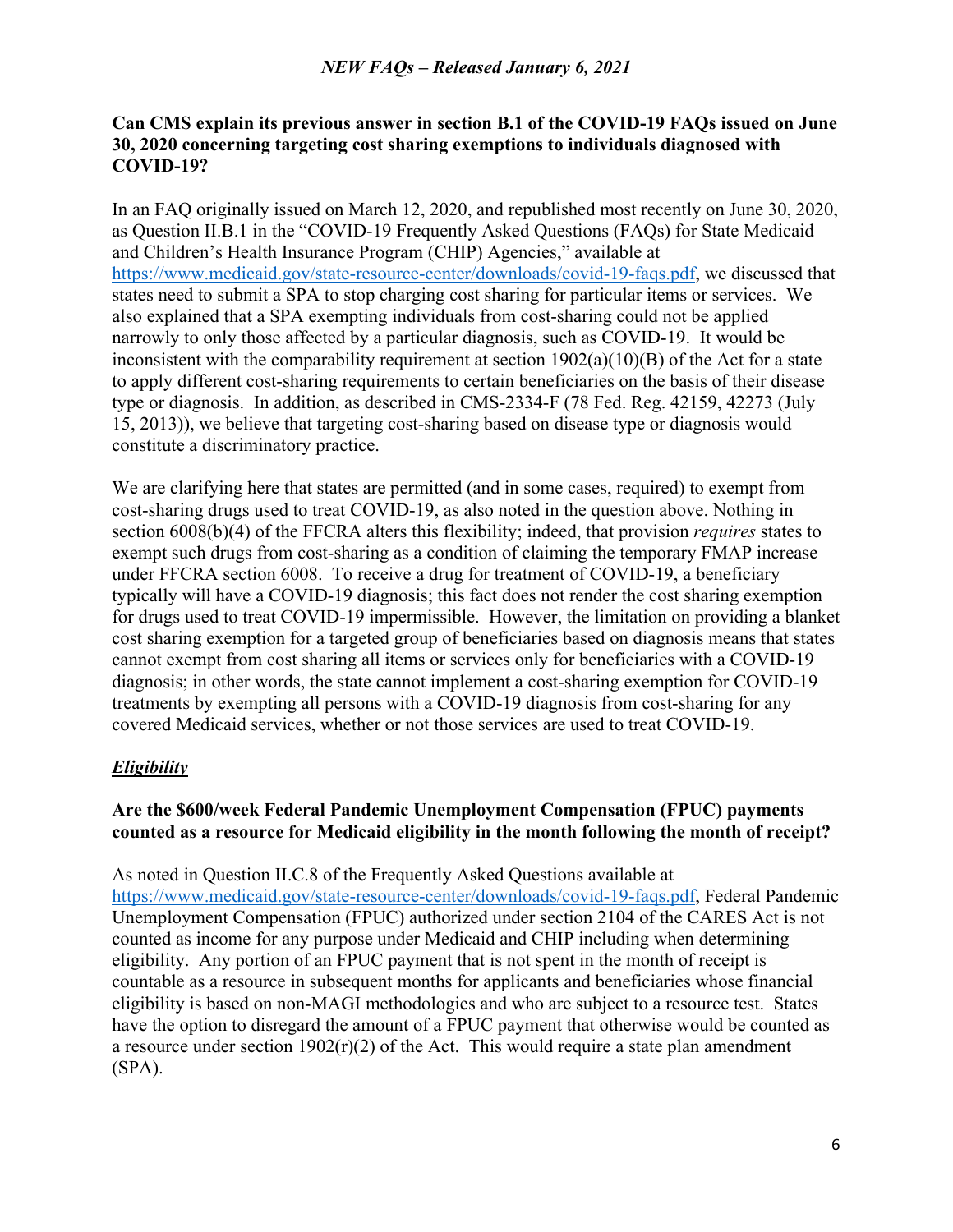### **Are the \$400 per week Lost Wages Assistance payments under the August 8, 2020 Presidential Memorandum counted as income or a resource when determining Medicaid and CHIP eligibility?**

No, the Lost Wages Assistance payments are considered neither income nor resources to the recipient for the purposes of Medicaid and CHIP eligibility. Lost Wages Assistance payments made consistent with the Presidential Memorandum of August 8, 2020 ("Memorandum on Authorizing the Other Needs Assistance Program for Major Disaster Declarations Related to Coronavirus Disease 2019"<sup>[3](#page-6-0)</sup>) are provided through the authority of section  $408(e)(2)$  of the Robert T. Stafford Disaster Relief and Emergency Assistance Act ("the Stafford Act"). Because assistance under the Stafford Act is "major disaster assistance provided to individuals and households," section 312(d) of the Stafford Act and implementing regulations at 44 C.F.R. § 206.110(f) require that the assistance is not counted as income or a resource in determining eligibility or benefit levels for a federally-funded means-tested benefit. Medicaid and CHIP qualify as federally-funded means-tested benefit programs. As a result, Lost Wages Assistance is excluded from countable income considered in the eligibility determinations based on both MAGI-based as well as non-MAGI-based financial methodologies. Moreover, for applicants and beneficiaries whose financial eligibility is based on non-MAGI methodologies, the assistance is not counted as a resource for those subject to a resource test, nor is it counted for determining the amount of benefits for an individual. Regular state unemployment benefits are not excluded from income in determining Medicaid and CHIP eligibility.

The Lost Wages Assistance payments are inclusive of the federal share (\$300/week) and the state share (\$100/week) of assistance. Under Department of Labor guidance<sup>[4](#page-6-1)</sup>, states have flexibility in making a state contribution of \$100 per week or using regular unemployment benefits as state match. For states choosing to provide an additional \$100 weekly benefit, the total of \$400 per week in Lost Wages Assistance is excluded from Medicaid and CHIP financial eligibility methodologies, as described above. Thus, in states that are not providing an additional \$100 in weekly benefits above regular state unemployment benefits, only the \$300/week in Lost Wages Assistance funded through section 408(e)(2) of the Stafford Act is excluded.

### **In calculating the minimum monthly maintenance allowance of the spouse of an institutionalized beneficiary, should federal pandemic unemployment compensation payments the community spouse is receiving be excluded in the income determined available to the community spouse?**

Yes, the requirement in section 2104(h) of the CARES Act that the monthly equivalent of any federal pandemic unemployment compensation be disregarded when determining income "for any purpose" means that such compensation is not counted when determining the income available to a community spouse in calculating the community spouse's monthly income allowance under section  $1924(d)(2)(B)$  of the Act. A "community spouse" is defined in section 1924(h)(2) of the Act as "the spouse of an institutionalized spouse."

<span id="page-6-0"></span><sup>3</sup> https://www.whitehouse.gov/presidential-actions/memorandum-authorizing-needs-assistance-program-majordisaster-declarations-related-coronavirus-disease-2019/

<span id="page-6-1"></span><sup>&</sup>lt;sup>4</sup> [https://wdr.doleta.gov/directives/attach/UIPL/UIPL\\_27-20.pdf;](https://wdr.doleta.gov/directives/attach/UIPL/UIPL_27-20.pdf) and [https://wdr.doleta.gov/directives/attach/UIPL/UIPL\\_27-20\\_Change-1.pdf](https://wdr.doleta.gov/directives/attach/UIPL/UIPL_27-20_Change-1.pdf)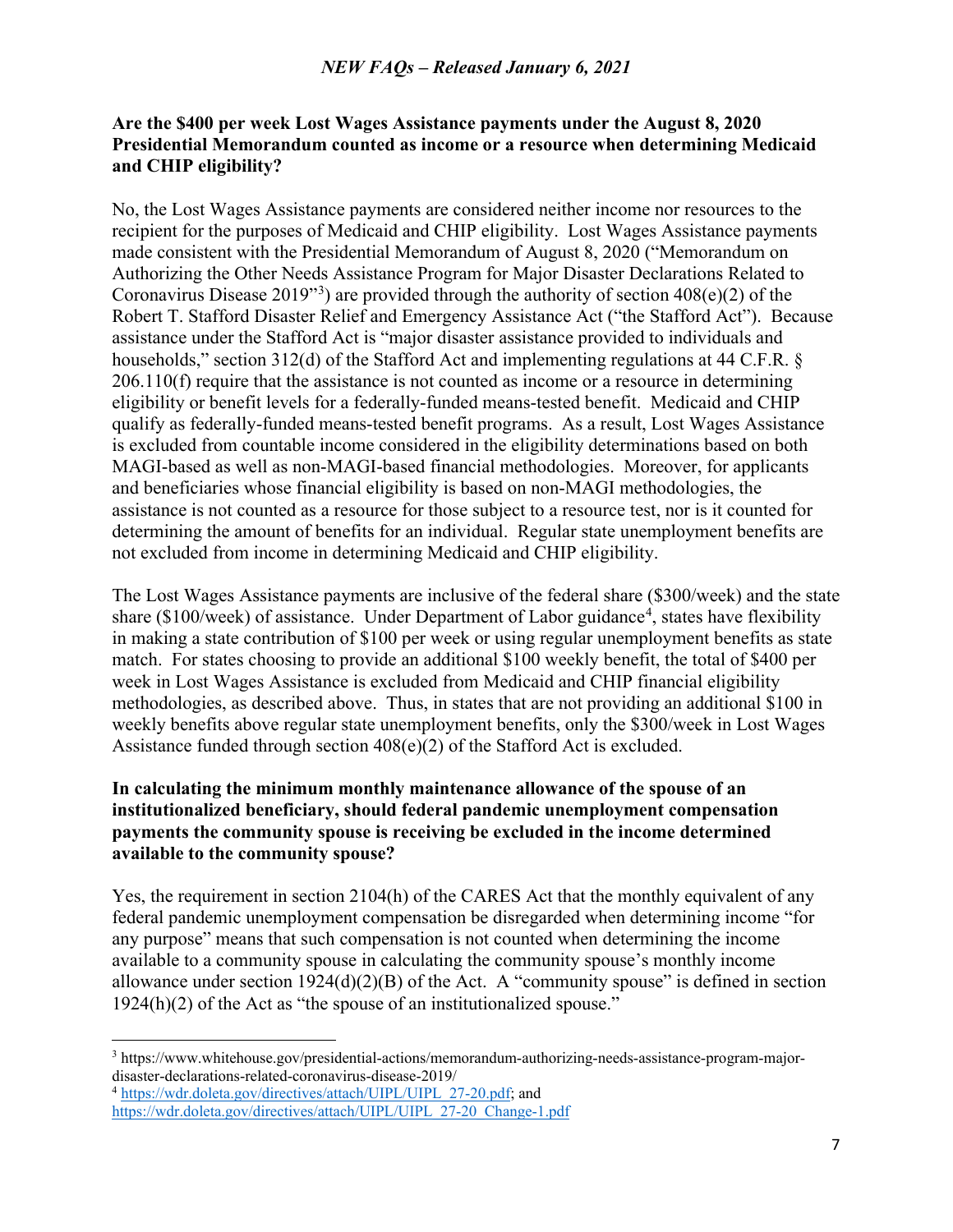# **Are supplemental payments for workers – such as "hazard pay," "hero pay," supplemental payments to long-term services and supports (LTSS) direct care workers through Appendix K of an HCBS waiver, or other additional wages paid by employers – counted as income for Medicaid and CHIP eligibility?**

As described, these payment classifications are not covered by a specific income exemption or exclusion under federal income tax rules or the methodologies of the supplemental security income (SSI) program. Such payments therefore would generally be included in determining Medicaid and CHIP eligibility in both MAGI and non-MAGI financial eligibility determinations. We note, however, that states have the option to disregard types of income, such as "hazard" or "hero" pay, or supplemental pay for direct care workers, under section  $1902(r)(2)$  of the Act in non-MAGI financial eligibility determinations. This would require a SPA.

### **Can a state disregard earnings received under the Pandemic Unemployment Assistance program (CARES Act section 2102) for self-employed or part-time workers when determining eligibility for Medicaid and CHIP?**

In contrast to the FPUC payments described above, the CARES Act does not explicitly disregard Pandemic Unemployment Assistance benefits. Pandemic Unemployment Assistance allows individuals who otherwise are ineligible for traditional unemployment benefits to obtain such benefits, such as individuals who are self-employed. For example, self-employed individuals who are independent contractors or gig economy workers can receive Pandemic Unemployment Assistance benefits.

 Under section 1902(r)(2) of the Act, a state may elect to disregard this income type (or a portion thereof) for individuals applying for, or eligible for, coverage on a non-MAGI basis. This would require a SPA. However, states cannot disregard Pandemic Unemployment Assistance benefits when using MAGI-based methodologies because such disregards are prohibited in MAGI-based methodologies by section  $1902(e)(14)(B)$  of the Act and 42 C.F.R. § 435.603(g)(2).

### **How are the recovery rebates, also known as economic impact payments, treated for purposes of Medicaid and CHIP eligibility, including treatment of income and assets and post-eligibility treatment of income?**

As CMS generally noted in prior FAQs (see Question II.C.11 of the Frequently Asked Questions available at [https://www.medicaid.gov/state-resource-center/downloads/covid-19-faqs.pdf\)](https://www.medicaid.gov/state-resource-center/downloads/covid-19-faqs.pdf), the recovery rebates authorized under section 2201 of the CARES Act are not considered income for Medicaid and CHIP financial eligibility determinations, and, for individuals whose Medicaid financial eligibility is based on non-MAGI methodologies, as a resource for the 12 months following receipt. As CMS also noted in the prior FAQs, this exclusion is required under 26 U.S.C. § 6409, which mandates that any federal tax refunds or advanced payments of a refundable credit may not be counted as income for purposes of determining the eligibility for, or the amount or extent of benefits or assistance under, any federal needs-based program. This means that, in addition to the eligibility-related income and resource exclusions of the recovery rebates, the recovery rebates also may not be included in determining beneficiary financial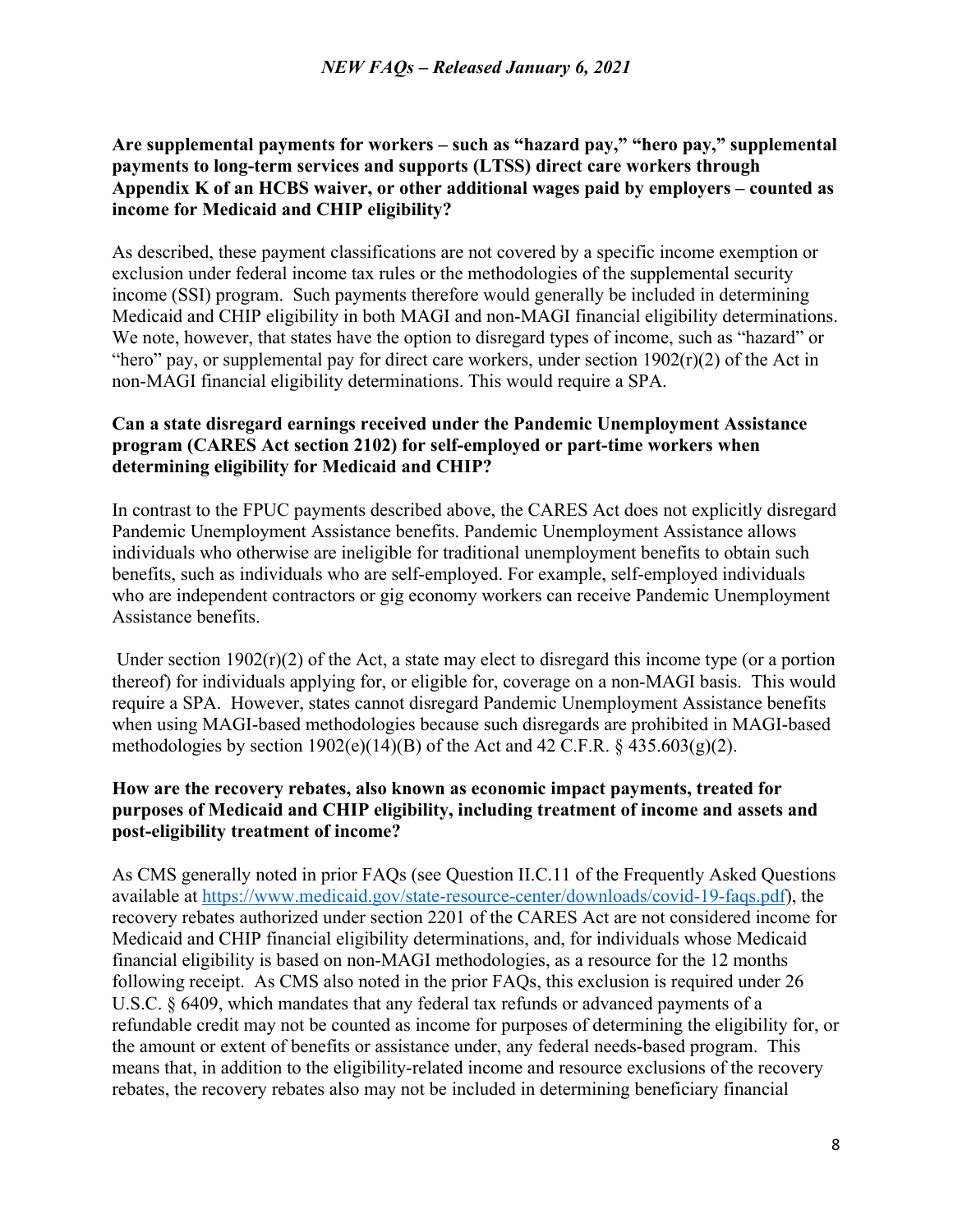liability for institutional services or other LTSS under the post-eligibility treatment of income (PETI) rules.

### **If an employer obtains a loan through the Paycheck Protection Program (PPP) in order to continue meeting its payroll, do the payments received by employees count as income?**

Yes. Income received from an employer that is using the PPP for its payroll is countable income under MAGI-based methodologies and non-MAGI methodologies. The compensation is countable to the same extent that it would be in the absence of the PPP.

# **Generally, if, after the PHE ends and during an individual's renewal, a beneficiary is determined to have accumulated resources that exceed the limit for the eligibility group for which the individual is enrolled, instead of terminating the beneficiary's coverage, could the state opt to recoup the excess resources from the individual (e.g., equal to the lesser of the amount of medical assistance paid by the state and the amount by which the individual's resources exceed the standard)?**

No. States may not seek recoupment of medical assistance paid by the state on behalf of any individual whom the state determined eligible for coverage. Specifically, if a state that seeks to claim the temporary FMAP increase authorized under section 6008 of the FFCRA determines that an individual who was enrolled in coverage as of or after March 18, 2020 no longer meets eligibility requirements for any Medicaid eligibility category, the state must continue the individual's enrollment through the end of the month in which the PHE ends in order to meet the condition in section 6008(b)(3) of the FFCRA. After the PHE ends, such a state must take appropriate steps, consistent with 42 C.F.R. § 435.916 and 42 C.F.R Part 431 Subpart E, to terminate the individual's eligibility after the end of the month in which the PHE ends, unless a redetermination after the PHE ends establishes that the individual again meets Medicaid eligibility requirements. Any effort to seek recovery against such a beneficiary for the period during which he or she did not meet all eligibility requirements during the PHE would be tantamount to retroactively terminating an individual's enrollment, in violation of section 6008(b)(3) of the FFCRA, during the period when the state was required to keep the individual enrolled in order to claim the temporary FMAP increase. Further, such a retroactive termination would be in violation of the requirement to provide beneficiaries with advance notice of termination under 42 C.F.R. § 431.211.

# *Notices and Fair Hearings*

# **Can a state reinstate coverage for a beneficiary who requests a fair hearing more than 10 days after the date of action in the notice?**

Yes. A state can reinstate coverage for a beneficiary who requests a fair hearing more than 10 days after the date of action, provided it has been granted authority under section 1135 of the Act to do so. Regulations at 42 C.F.R. § 431.231(a) allow the state to reinstate services for beneficiaries who request a fair hearing not more than 10 days after the date of action. States that would like the flexibility to reinstate coverage for beneficiaries who request a fair hearing more than 10 days after the date of action must submit a section 1135 waiver request. This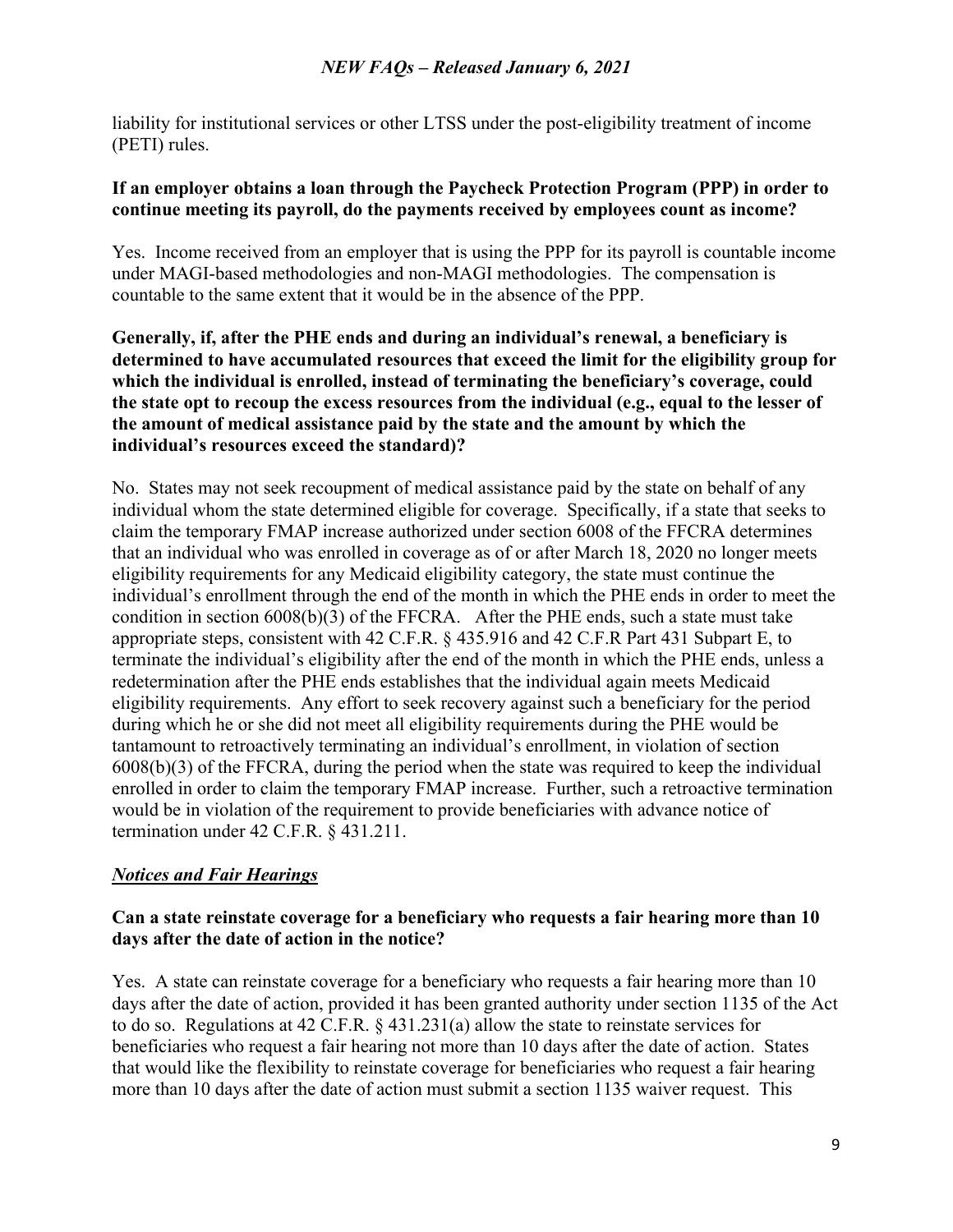request should specify the number of days following the effective date of an adverse action during which the state will reinstate services for beneficiaries who request a fair hearing (i.e., the specific number of days, not to exceed the time permitted for beneficiaries to request a fair hearing). For example, a state has received section 1135 authority to allow individuals up to 120 days (instead of 90 days) from the date the notice of action is mailed, to request a fair hearing. This state sends advance notice 10 days prior to the date of action (e.g. a termination of coverage). The state wants to align the reinstatement period with the timeline the individual has to request a fair hearing. In this example, the state would request section 1135 authority to allow it to reinstate benefits for individuals up to 110 days after the date of action (e.g. a termination), for a total of 120 days after the date the notice of action is mailed.

### *Presumptive Eligibility*

### **How should a state evaluate disability when utilizing hospital presumptive eligibility for disabled individuals?**

States using hospital presumptive eligibility for non-MAGI populations must have hospitals ask questions, for those whose prospective eligibility is based on disability, that are sufficient to determine whether the individual's condition presumptively meets the state's definition of disability, consistent with 42 C.F.R. § 435.540. For example, at least the following questions would be appropriate for a hospital to ask of an individual whom the hospital is evaluating for presumptive eligibility on the basis of a disability: 1) does the individual have a medical condition for which he or she has been treated by a doctor; 2) has the individual had the condition for more than a year, or is the individual expected to have the condition for more than a year; and 3) has the condition served as an impediment to the individual engaging in employment, or reduced the number of jobs the individual can perform. CMS is available to provide additional technical assistance in helping states develop disability-related questions for the hospitals participating in their hospital presumptive eligibility programs.

### **May a state that is a section 1915(k) Community First Choice (CFC) state use the CFC functional assessment to meet disability determination requirements for a hospital presumptive eligibility determination?**

No. Functional needs assessments to evaluate need for institutional or home and communitybased services do not provide the information needed to evaluate disability status. Therefore, states may not use a favorable level-of-care determination for the CFC benefit or other LTSS as the basis for determining an individual to have a disability.

#### *Children's Health Insurance Program (CHIP)*

**Can a state that suspends CHIP enrollees' payment of premiums as part of an approved CHIP Disaster Relief SPA claim federal financial participation (FFP) for the additional capitation payments the state makes to managed care organizations as a result of the SPA?** 

Yes. States that have suspended premiums under an approved or activated CHIP disaster SPA may claim FFP for additional amounts included in a capitation payment to cover the premium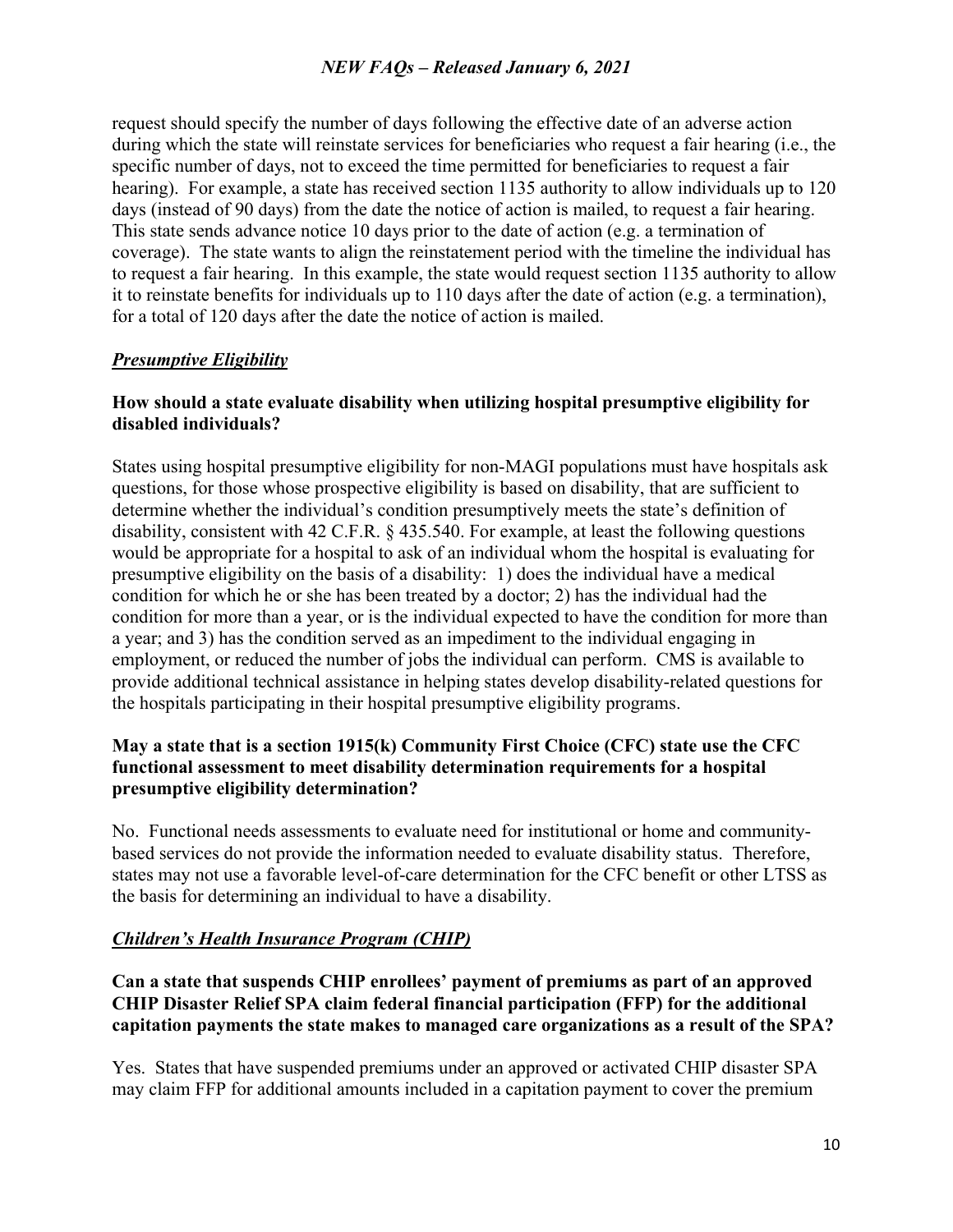amount that the beneficiary otherwise would have been required to pay. Existing requirements at 42 C.F.R § 457.224(a)(1) exclude FFP for any cost sharing amounts, including premiums, that beneficiaries are expected to pay; however, for the period during which the state has suspended premium charges, no premium payments are expected from beneficiaries and therefore this FFP exclusion does not apply. If the state accepts any voluntary premium payments during the public health emergency, the state would need to reduce its request for enhanced FMAP for such expenditures by the amount of premium payments received consistent with 42 C.F.R. § 457.224(b).

### **Can states continue coverage for the duration of the Public Health Emergency for individuals in a separate CHIP who are aging out of eligibility or ending their postpartum period?**

No. The requirement in section 6008(b)(3) of the FFCRA to maintain coverage in Medicaid in order to receive the temporary increase in the Medicaid federal medical assistance percentage does not apply to separate CHIPs. Therefore, states may not continue to provide separate CHIP coverage to young adults aging out or women ending their postpartum period. If the state determines that the individual is eligible for Medicaid, they may be transitioned to the appropriate Medicaid eligibility group. States may not transition individuals to Medicaid without first determining them eligible in accordance with 42 C.F.R § 457.350(b). States are required to transfer the accounts of individuals losing CHIP eligibility who are determined to be ineligible for Medicaid to the Exchange, in accordance with 42 C.F.R § 457.350(b)(3) and (i).

### **If states maintained separate CHIP eligibility for young adults who aged out or pregnant women whose postpartum period ended for some portion of the PHE when should they terminate enrollment?**

As mentioned above, the requirement in section 6008(b)(3) of the FFCRA to maintain coverage in Medicaid in order to receive the temporary increase in the Medicaid federal medical assistance percentage does not apply to separate CHIPs. States are expected to take steps needed to appropriately terminate separate CHIP enrollment of individuals who have aged out of coverage or whose postpartum period ended as expeditiously as possible. CHIP regulations at 42 C.F.R. § 457.340(e) require written notice of a termination that is sufficient to enable the enrollee to take any appropriate actions that may be required to allow coverage to continue without interruption. CMS recognizes that states may need time to process these terminations.

#### **Can states choose to maintain coverage for all individuals enrolled in their separate CHIP for the duration of the public health emergency, even though the Medicaid continuous coverage requirements in section 6008(b)(3) of the FFCRA do not apply to separate CHIP programs?**

No. As noted in the Eligibility FAQs, states are required to process renewals and changes in circumstances as expeditiously as possible. Under CHIP regulations at 42 C.F.R. § 457.340(d)(1), which cross reference Medicaid regulations at 42 C.F.R. § 435.912(e)(2), states that are unable to timely process eligibility renewals and redeterminations following a change in beneficiary circumstances within the period otherwise allowed due to an administrative or other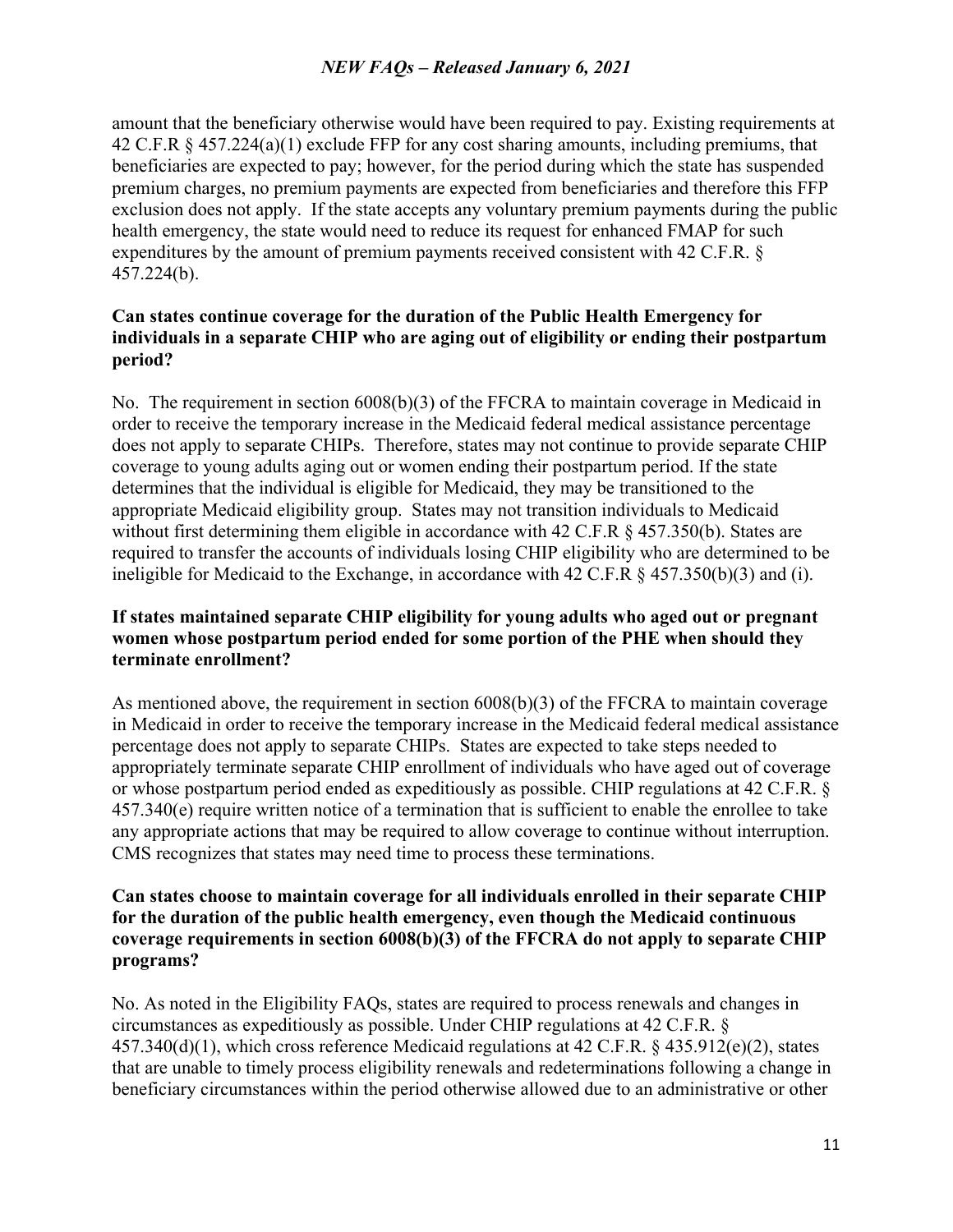emergency beyond the agency's control are not considered to be in violation of the timeliness standards. This exception to the timeliness standards, which applies equally to Medicaid and CHIP, could include a public health emergency, like the COVID-19 PHE, which may impact the agency's ability to complete timely renewals. In order to invoke this exception to the timeliness standards, states must submit and CMS must approve a CHIP disaster SPA.

We note that an approved CHIP disaster SPA does not grant states the authority to extend eligibility periods for separate CHIP enrollees who have been determined ineligible for coverage. If a state receives information from an enrollee, processes that information, and determines the individual ineligible for a separate CHIP, the state would need to process the termination and transfer the individual to Medicaid or the Exchange, in accordance with 42 C.F.R. § 457.350(b) and (i).

### *Optional COVID-19 Testing Group*

# **Is an individual enrolled in a limited-benefit section 1115 demonstration project eligible for the optional COVID-19 testing group under 1902(a)(10)(A)(ii)(XXIII) of the Social Security Act (the Act)?**

No. Individuals receiving limited benefits through section 1115 expenditure authority are not eligible for the optional COVID-19 testing group. The optional COVID-19 testing group authorized under section 1902(a)(10)(A)(ii)(XXIII) of the Act provides eligibility for individuals who are uninsured as defined in section 1902(ss) of the Act. Individuals enrolled in a Federal health care program, as defined in section 1128B(f) of the Act, are not considered "uninsured" for purposes of the optional testing group. Coverage funded through "expenditure authority" under section  $1115(a)(2)$  of the Act is a "Federal health care program" as defined in section 1128B(f) of the Act. While section 3716 of the Coronavirus Aid, Relief, and Economic Security (CARES) Act (Pub. L. No. 116-136) amended the definition of an "uninsured individual" in section 1902(ss) of the Act for the purpose of the COVID-19 testing group to include certain exceptions for limited-benefit Medicaid eligibility groups under the state plan, the CARES Act did not except limited-benefit section 1115 demonstration projects. Therefore, for example, a section 1115 demonstration that provides eligibility for limited family planning services coverage only is considered a Federal health care program and individuals enrolled for coverage under such demonstration are not considered to be "uninsured" for purposes of the Medicaid COVID-19 testing group.

### **Can a state enroll into the COVID-19 testing group individuals who are considered "underinsured?" Specifically, can a state enroll individuals into the COVID-19 testing group who have group health insurance coverage or individual health insurance coverage, such as a High Deductible Health Plan (HDHP), short-term, limited duration insurance, or an excepted benefits plan?**

Individuals must be uninsured pursuant to the definition in section 1902(ss) of the Act to be eligible for the optional COVID-19 testing group. The definition of "uninsured individual" in section 1902(ss) of the Act specifies, in part, that the individual must not be enrolled in a group health plan, or group or individual health insurance coverage offered by a health insurance issuer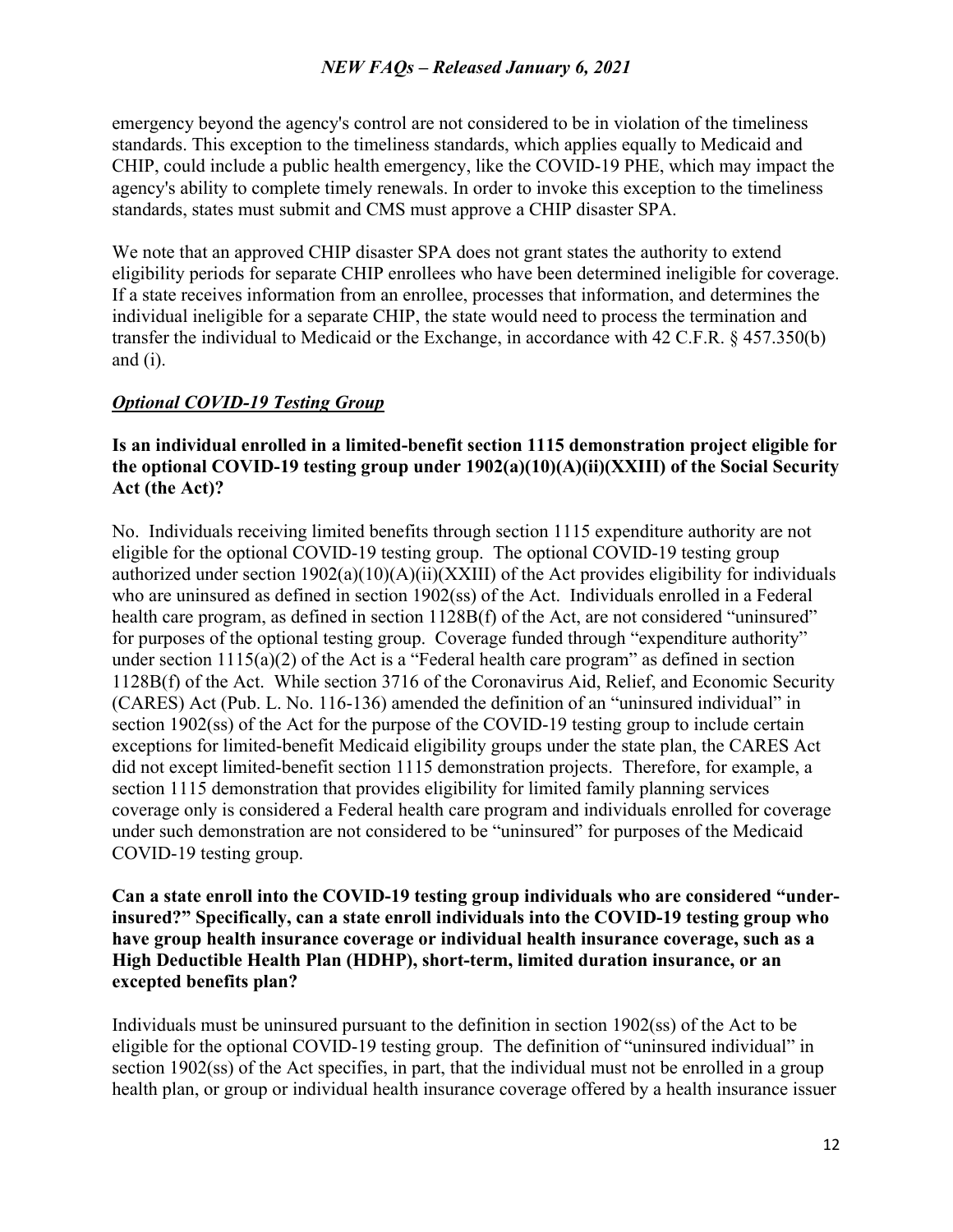as those terms are defined in section 2791 of the Public Health Service Act (PHSA). There is no exception for individuals enrolled in a group health plan, or group or individual health insurance coverage, on the basis that such insurance does not cover COVID-19 testing services. Therefore, in the event that an individual is enrolled in a group plan or group or individual health insurance coverage within the relevant definitions of section 2791 of the PHSA that does not cover COVID-19 testing, that individual would not fall within the definition of "uninsured individual" under section 1902(ss) of the Act for purposes of eligibility for the COVID-19 testing group, and thus would not be eligible for the COVID-19 testing group. We note, however, that group health plans and health insurance issuers offering group or individual health insurance coverage, including High Deductible Health Plans (HDHPs), are required to cover COVID-19 testing without cost-sharing requirements, prior authorization, or other medical management requirements under section 6001 of the Families First Coronavirus Response Act (FFCRA) (Pub. L. No. 116-127), as amended by section 3201 of the CARES Act.

Individuals who are enrolled in short-term, limited-duration insurance are eligible for the COVID-19 testing group. This is because the definition of Individual Health Insurance Coverage under section 2971(b)(5) of the PHSA excludes short-term, limited-duration insurance. Thus, enrollment in short-term, limited-duration insurance would not be a basis for an individual to be ineligible for the COVID-19 testing group.

While we do not believe that this situation often would arise, it is possible that in limited circumstances an individual may not have coverage for COVID-19 testing if their plan provides only "excepted benefits" as defined under section 2791(c) of the PHSA, section 733(c) of ERISA, and section 9832(c) of the Internal Revenue Code. Examples of plans covering only excepted benefits include a limited benefit plan for vision or dental services or services provided through an Employee Assistance Program. These plans generally are exempt from the federal insurance market requirements, including the diagnostic testing requirements under section 6001 of the FFCRA, as amended by section 3201 of the CARES Act. However, individuals who are enrolled in excepted benefit plans would not fall within the definition of "uninsured individual" under section 1902(ss) of the Act, and thus would not be eligible for the COVID-19 testing group. Please see FAQs at<https://www.cms.gov/files/document/FFCRA-Part-42-FAQs.pdf>and <https://www.cms.gov/files/document/FFCRA-Part-43-FAQs.pdf> for more information about the types of group health plans and health insurance coverage subject to the requirement in section 6001 of the FFCRA, as amended by section 3201 of the CARES Act, to cover COVID-19 testing as well as details on plans or coverage of excepted benefits.

### **Can a state enroll individuals enrolled in the optional state plan family planning group into the optional COVID 19 testing group in order to provide coverage of the testing benefit to those individuals without requiring a new application?**

Yes, once the state has verified the individual does not have any other insurance. Section 3716 of the CARES Act, which amended section 1902(ss) of the Act, established that individuals eligible for the optional state plan family planning group under section  $1902(a)(10)(A)(ii)(XXI)$ of the Act are considered "uninsured" for purposes of eligibility under the optional COVID-19 testing group and therefore may obtain COVID-19 testing coverage under that group in addition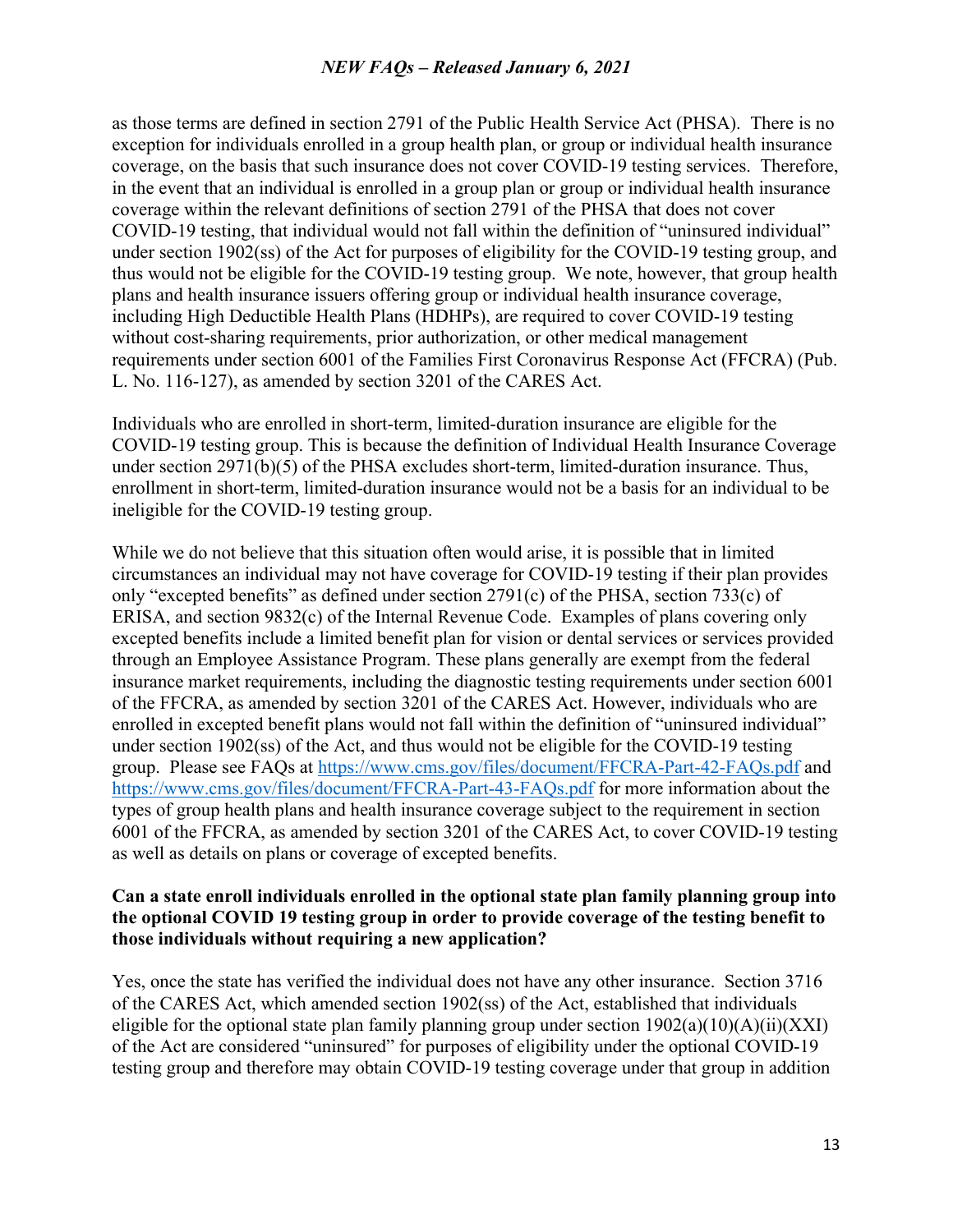to coverage under the family planning group. Note that states may accept self-attestation of uninsured status.

States may enroll individuals eligible in the family planning group in the optional COVID-19 testing group and provide COVID-19-related testing and diagnostic services to them without requiring them to complete an application for the COVID-19 testing group if the state has sufficient information to determine they are eligible. Eligibility in the COVID-19 testing group requires that individuals be uninsured as defined in section 1902(ss) of the Act. Therefore, states must verify that family planning beneficiaries do not have other insurance coverage before administratively enrolling them in the COVID-19 testing group. States may verify that individuals do not have other insurance using information available to the state (for example, based on routine coordination-of-benefit processes to identify liable third parties). If there is not sufficient information available to the state to determine that the individual is uninsured, the state may not administratively enroll the individual and must request the necessary information to establish that the individual is uninsured prior to enrolling in the COVID-19 testing group.

States must provide appropriate notices to affected beneficiaries explaining that they have been enrolled in and may access services through the COVID-19 testing group while maintaining their eligibility for family planning services. For more information regarding the COVID-19 testing group, please visit: [https://www.medicaid.gov/state-resource-center/downloads/covid-19](https://www.medicaid.gov/state-resource-center/downloads/covid-19-faqs.pdf.) [faqs.pdf.](https://www.medicaid.gov/state-resource-center/downloads/covid-19-faqs.pdf.) 

### **Can a state administratively enroll parents of Medicaid children into the optional COVID-19 testing group without requiring them to complete an application?**

No, states may not enroll parents of Medicaid children into the optional COVID-19 testing group without those parents first completing an application. Even though a state may have some of the relevant information about the parent from the child's application/case record, the state would need to obtain information to complete a determination for the COVID-19 testing group from the parents including citizenship and immigration status and whether or not the parent is uninsured. Parents must also sign their own application to indicate their intent to apply for Medicaid. If a state would like to streamline the application process, it can send a pre-populated version of the simplified application for the optional COVID-19 testing group with whatever information it has on file about the parent and ask the parents to complete the required information, sign and return to the state.

### *Medically Needy and Post-Eligibility Treatment of Income (PETI)/Transfer of Assets/Estate Recovery*

### **Can a state count the amount that the MCO pays for COVID-19 related treatment and diagnosis toward the beneficiary's spenddown in the budget period, to help reduce barriers to overall care?**

No. An individual's spenddown liability may not be reduced by medical bills paid by a thirdparty. The medically needy regulations, at 42 C.F.R. § 435.831(d), allow for deduction of incurred medical expenses only when they are not subject to payment by a third-party.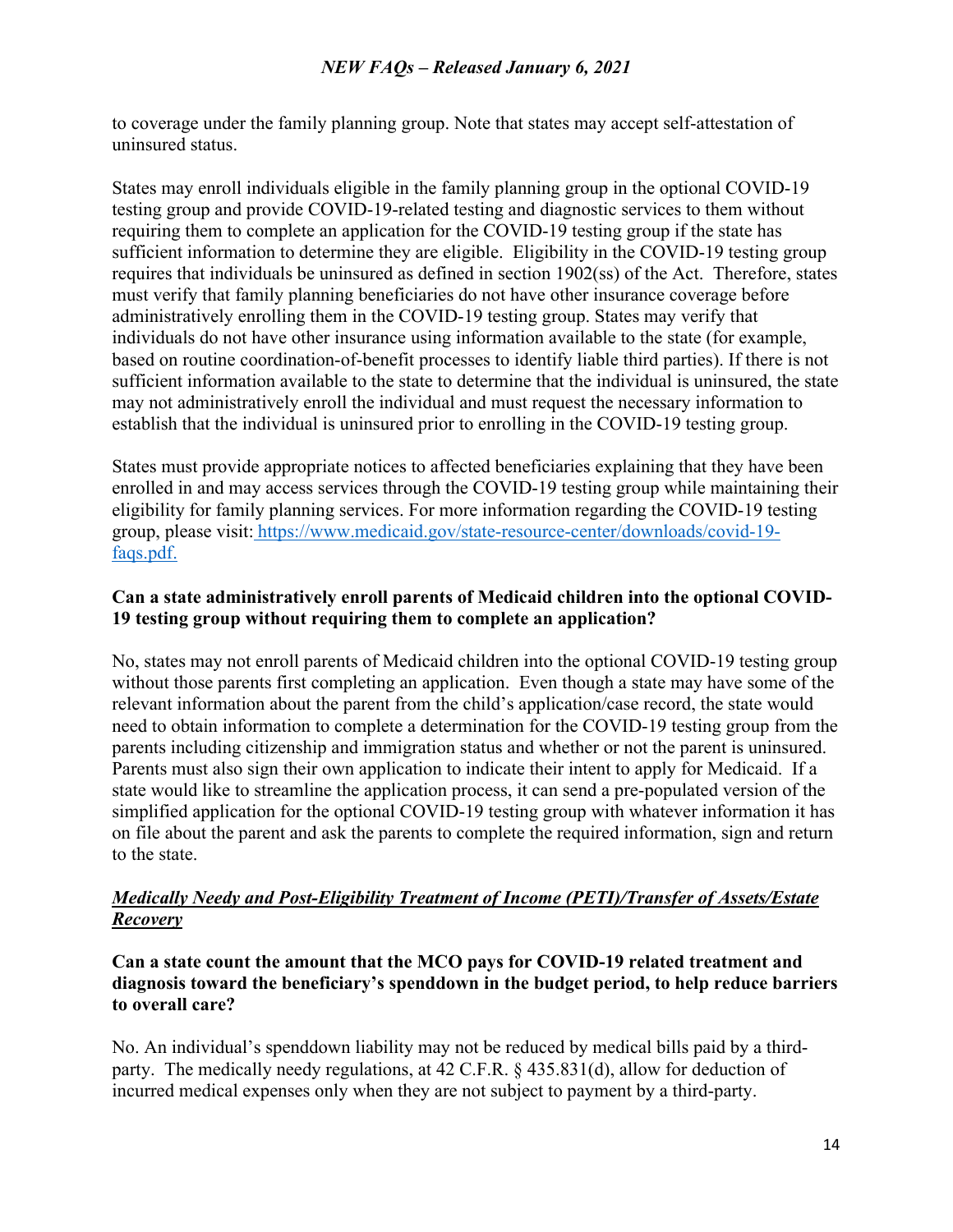### **During the PHE, can states suspend the reduction of payments to Intermediate Care Facilities for Individuals with Intellectual Disabilities (ICF-IIDs) and nursing facilities by the amount of a beneficiary's share of the cost of care under the PETI rules?**

States are required to reduce the payment for institutional services by the amount of income a beneficiary is determined to have available based on the post-eligibility treatment of income (PETI) calculation. However, states can effectively reduce or eliminate any required reduction in payments to the facility by reducing or eliminating beneficiaries' liability under the PETI rules. This can be accomplished by temporarily increasing the personal needs allowances (PNA) for beneficiaries subject to the PETI rules. Temporarily setting the PNA at the highest income standard applied to an eligibility group under which individuals may be eligible for institutional services or other LTSS subject to PETI would effectively eliminate all beneficiary liability for LTSS and any corresponding need to reduce payment to the provider. Any PETI-related changes can be made through the Medicaid disaster SPA template, available here: [https://www.medicaid.gov/resources-for-states/disaster-response-toolkit/state-plan](https://www.medicaid.gov/resources-for-states/disaster-response-toolkit/state-plan-flexibilities/index.html)[flexibilities/index.html.](https://www.medicaid.gov/resources-for-states/disaster-response-toolkit/state-plan-flexibilities/index.html) States may make similar changes to the PETI rules that are applied to

certain recipients of home and community-based services authorized under section 1915(c) of the Act using Appendix K. CMS is available to provide technical assistance to states interested in making such changes to their PETI rules.

**For individuals who were subject to PETI and whose liability for institutional services or other LTSS was unchanged from March 18, 2020, through November 1, 2020 despite income increases, due to state compliance with CMS guidance on section 6008(b)(3) of the FFCRA that was in effect before November 2, 2020, may states disregard assets that accumulated for such individuals as a result and which exceed relevant resource standards on or after November 2, 2020?** 

Yes, states can exercise authority provided under section  $1902(r)(2)$  of the Act to disregard excess resources that accumulated from March 18, 2020 through November 1, 2020 due to circumstances such as that described in this question. This would require a SPA, and CMS is available to provide technical assistance to states that may be interested in exploring this option.

### **Would an individual who is subject to Medicaid's transfer-of-asset rules and who transfers his or her recovery rebate received under section 2201 of the CARES Act without receiving something of equal value in return be subject to a penalty under section 1917(c) of the Act?**

The answer depends on when the transfer occurs relative to receipt of the recovery rebate. As mentioned above, section 2201 of the CARES Act authorizes recovery rebates that are, pursuant to 26 U.S.C. § 6409, excluded from income, and, for the 12 months following their receipt, resources, in determining eligibility and the amount or extent of medical assistance. Applied to the transfer-of-asset penalties, this means that any portion of a recovery rebate which is transferred for less than fair market value more than 12 months following receipt of the rebate would be subject to the transfer of asset rules under section 1917(c) of the Act. If such a transfer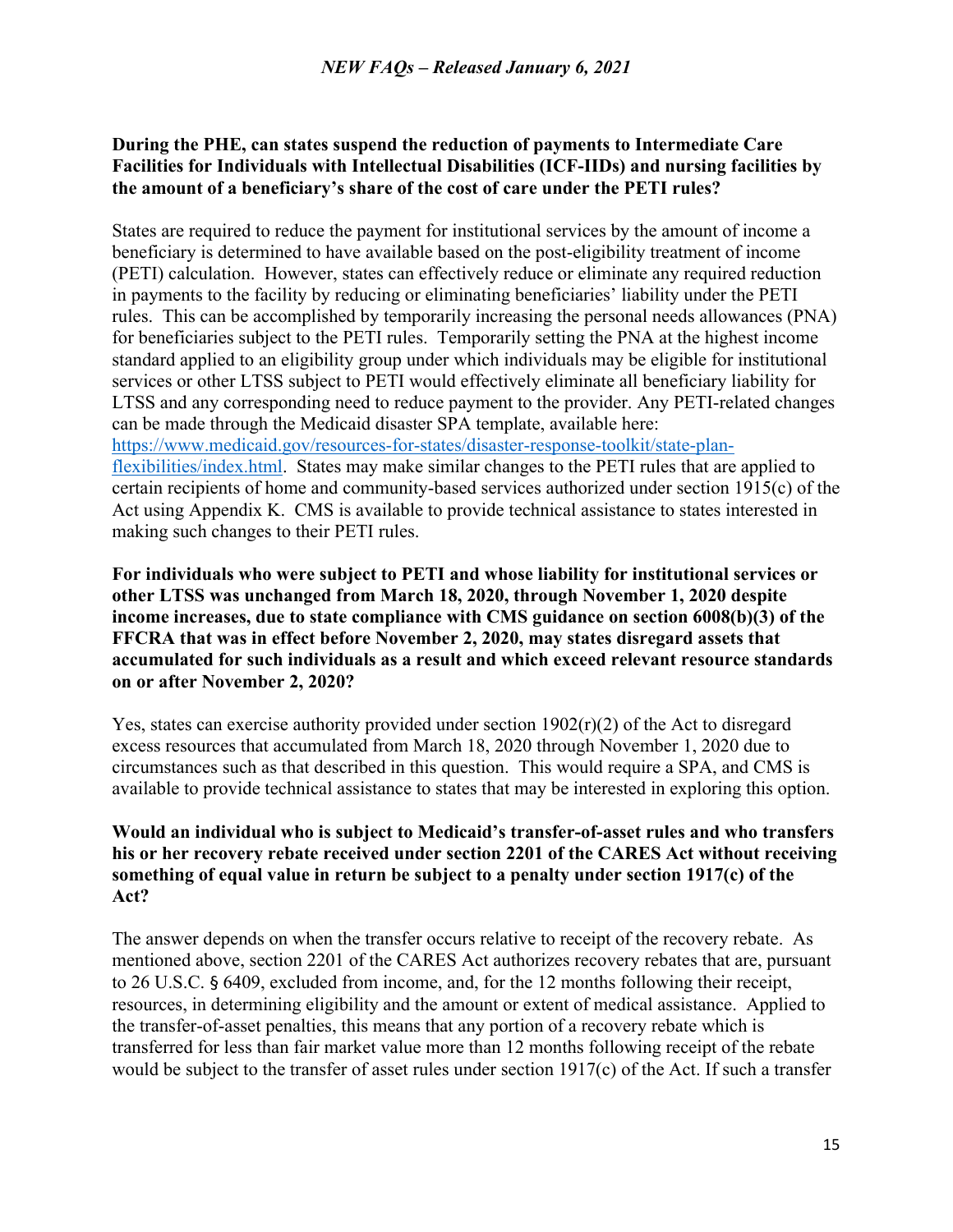occurs in the month in which the recovery rebate is received or within the 12 months following receipt of the rebate, no penalty under section  $1917(c)$  of the Act would apply.

#### **Are recovery rebate funds subject to estate recovery?**

The answer depends on when the recovery rebate becomes part of the beneficiary's estate. Any portion of a recovery rebate which becomes part of a beneficiary's estate more than 12 months following receipt of the rebate would be subject to the estate recovery rules described in section 1917(b) of the Act. If the funds become part of the recipient's estate in the month the Recovery Rebate is received or within the 12 months following receipt, the recovery rebates would not be subject to Medicaid's estate recovery rules, in accordance with 26 U.S.C. § 6409. As explained above, § 6409 prohibits counting the recovery rebates as income or resources in determining eligibility or the amount or extent of medical assistance for 12 months following their receipt. As Medicaid's estate recovery rules directly relate to the amount of an individual's medical assistance, the estate recovery rules are superseded by  $\S$  6409 for the month in which an individual receives the recovery rebate and the 12 months following.

### *Expiration of Requirements for Claiming the Temporary FMAP Increase under Section 6008 of the FFCRA*

**Can CMS clarify its previous answer in the Families First Coronavirus Response Act – Increased FMAP FAQs, Question B.1 concerning the termination dates for the requirements defined in section 6008(b) of the Families First Coronavirus Response Act (FFCRA) (Pub. L. 116-127)?** 

In the Families First Coronavirus Response Act – Increased FMAP FAQs issued on March 24, 2020, and updated on April 13, 2020, we provided guidance in Question B.1<sup>[5](#page-15-0)</sup> that states and territories seeking the temporary FMAP increase must adhere to the requirements of section 6008(b) of the FFCRA through the end of the month when the public health emergency ends in order to qualify for the temporary FMAP increase. While the condition set forth in section 6008(b)(3) does terminate at the end of the month in which the public health emergency ends, we are correcting our guidance regarding the termination date for sections 6008(b)(1), (b)(2) and (b)(4), all of which end the last day of the calendar quarter in which the PHE ends. In the table below, we are providing updated guidance in accordance with the FFCRA on the termination dates for each of the section 6008(b) requirements.

<span id="page-15-0"></span><sup>5</sup> In January 2021, this set of FAQs was integrated into CMS' COVID-19 Frequently Asked Questions (FAQs) for State Medicaid and Children's Health Insurance Program (CHIP) Agencies, available at [https://www.medicaid.gov/state-resource-center/downloads/covid-19-faqs.pdf.](https://www.medicaid.gov/state-resource-center/downloads/covid-19-faqs.pdf) This FAQ is now question IV.F.1. in the integrated document.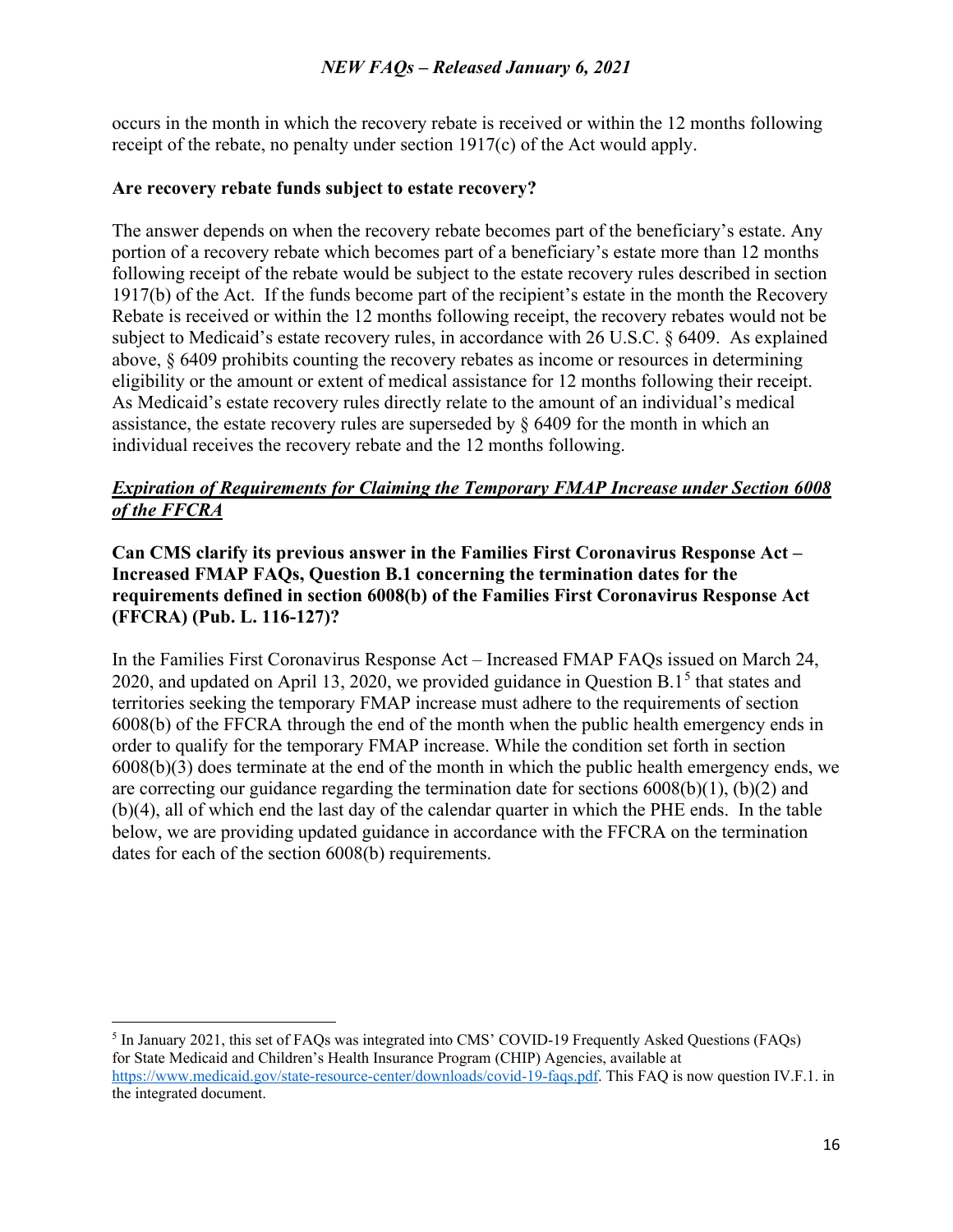| <b>FFCRA</b>     | <b>Provision</b>                                  | <b>Termination Date</b>            |
|------------------|---------------------------------------------------|------------------------------------|
| <b>Authority</b> |                                                   |                                    |
| 6008(b)(1)       | Maintain eligibility standards,                   | Expires the first day of the month |
|                  | methodologies, or procedures that are no          | following the end of the calendar  |
|                  | more restrictive than what the state had in       | quarter in which the PHE ends.     |
|                  | place as of January 1, 2020 (maintenance of       |                                    |
|                  | effort requirement).                              |                                    |
| 6008(b)(2)       | Not charge premiums that exceed those that        | Expires the first day of the month |
|                  | were in place as of January 1, 2020. <sup>6</sup> | following the end of the calendar  |
|                  |                                                   | quarter in which the PHE ends.     |
| 6008(b)(3)       | Ensure that individuals who were enrolled         | Expires the first day of the month |
|                  | for benefits under the Medicaid state plan or     | following the month in which the   |
|                  | waiver as of or after March 18, 2020, are         | PHE ends.                          |
|                  | treated as eligible for such benefits through     |                                    |
|                  | the end of the month in which the PHE             |                                    |
|                  | ends, unless the individual voluntarily           |                                    |
|                  | terminates eligibility or is no longer a          |                                    |
|                  | resident of the state.                            |                                    |
| 6008(b)(4)       | Cover, without imposition of any cost             | Expires the first day of the month |
|                  | sharing, testing, services and treatments for     | following the end of the calendar  |
|                  | COVID-19— including vaccines,                     | quarter in which the PHE ends.     |
|                  | specialized equipment, and therapies.             |                                    |

### **When the PHE period ends and the authority approved through the Medicaid disaster SPAs sunsets, will states need to continue the cost sharing exemption for COVID-19 testing and treatment services through the last day of the calendar quarter in which the PHE ends to be eligible for the 6.2 percentage point FMAP increase?**

Yes. In order to be eligible for the temporary FMAP increase under the FFCRA, states must cover, without any cost sharing, testing services, testing-related services, and treatments for COVID-19, including vaccines, specialized equipment and therapies, through the last day of any calendar quarter in which they claim the FMAP increase. If a state claims the FMAP increase during the quarter in which the PHE ends, it must comply with the condition in section 6008(b)(4) of the FFCRA through the end of that quarter. States will not be required to submit a new SPA to extend the cost sharing exemption through the last day of the quarter in which the PHE ends. However, by drawing funds from the increased FMAP account in the Payment Management System (PMS), each state must attest that it is eligible for the increased FMAP, that the expenditures for which it is drawing funds are those for which the increased FMAP is applicable, and that it has met the conditions required to claim the temporary FMAP increase. Additionally, if the COVID-19 PHE ends early in a quarter, a state may want to submit a new cost-sharing SPA to document that the cost-sharing exemption continues at least through the end of that quarter.

<span id="page-16-0"></span> $6$  Pursuant to section 6008(d) of the FFCRA, as added by section 3720 of the Coronavirus Aid, Relief, and Economic Security Act, P.L. 116-136, a state is not ineligible for the temporary FMAP increase on the basis that it imposed a premium higher than any in effect on January 1, 2020, during the 30-day period beginning on March 18, 2020, if such premium was in effect on March 18, 2020.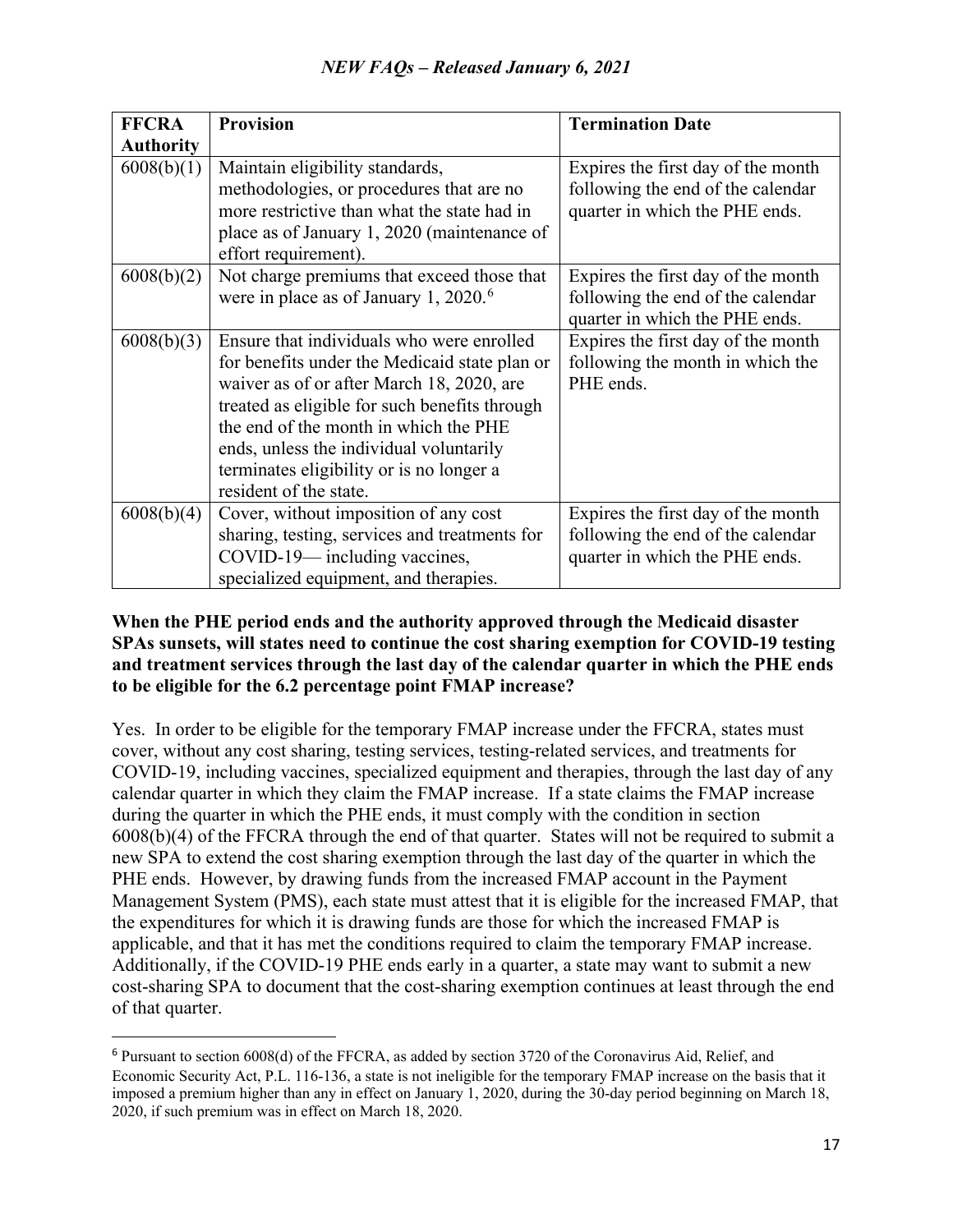## **If premiums were required as of January 1, 2020, and were suspended under the disaster SPA effective March 1, 2020, can a state resume charging premiums in the month after the PHE ends, or is the state required to suspend premiums until the month following the end of the quarter in which the PHE ends?**

The state may resume charging premiums at the level it charged as of January 1, 2020 the month after the expiration of the PHE. Because these premiums do not exceed those in place on January 1, 2020, resumption would not violate the condition described in section 6008(b)(2) of the FFCRA. However, the state may not charge beneficiaries' premiums that are higher than those charged as of January 1, 2020, until the month after the last day of the calendar quarter in which the PHE ends, unless the exception in section 6008(d) of the FFCRA applies.

# **Benefits**

#### *Home and Community Based Services*

**Would Personal Care and Home Health Care Services rendered in a home remotely via telehealth constitute a home visit under the purview of Electronic Visit Verification (EVV) as outlined in section 12006 of the 21st Century Cures Act?**

No. The remote delivery of services via telehealth does not constitute an "in home visit" as described in the 21<sup>st</sup> Century Cures Act, and EVV requirements do not apply. However, states may choose to apply EVV requirements to such services.

### **May providers require beneficiaries to sign waivers of liability should the beneficiary or the beneficiary's family acquire COVID-19 through the receipt of services from the provider or at the provider's physical location? What role do states play in ensuring continued provision of services if a beneficiary does not sign such a waiver?**

CMS is aware that some providers of Medicaid-covered services are requiring beneficiaries or their legal representatives to sign waivers of liability relieving the provider of any responsibility should the beneficiary or the beneficiary's family be exposed to or contract COVID-19 as a result of receiving services from the provider in their own home, and/or attending a physical location of the provider. CMS takes no opinion on the permissibility of these waivers of liability, or on the language they may contain.

However, we remind states of their continued obligation during the PHE to ensure appropriate service provision to beneficiaries, including when such a waiver of liability is not signed, and beneficiaries do not receive services from their usual provider. In such circumstances, states should ensure that beneficiaries receive needed services through alternative means, which could include temporary enlargements to the pool of providers to deliver services, utilization of family members to deliver appropriate services, utilization of telehealth, or other approaches. CMS is available to provide technical assistance to states on the utilization of Medicaid coverage authorities and PHE flexibilities to enable these mechanisms to operate efficiently.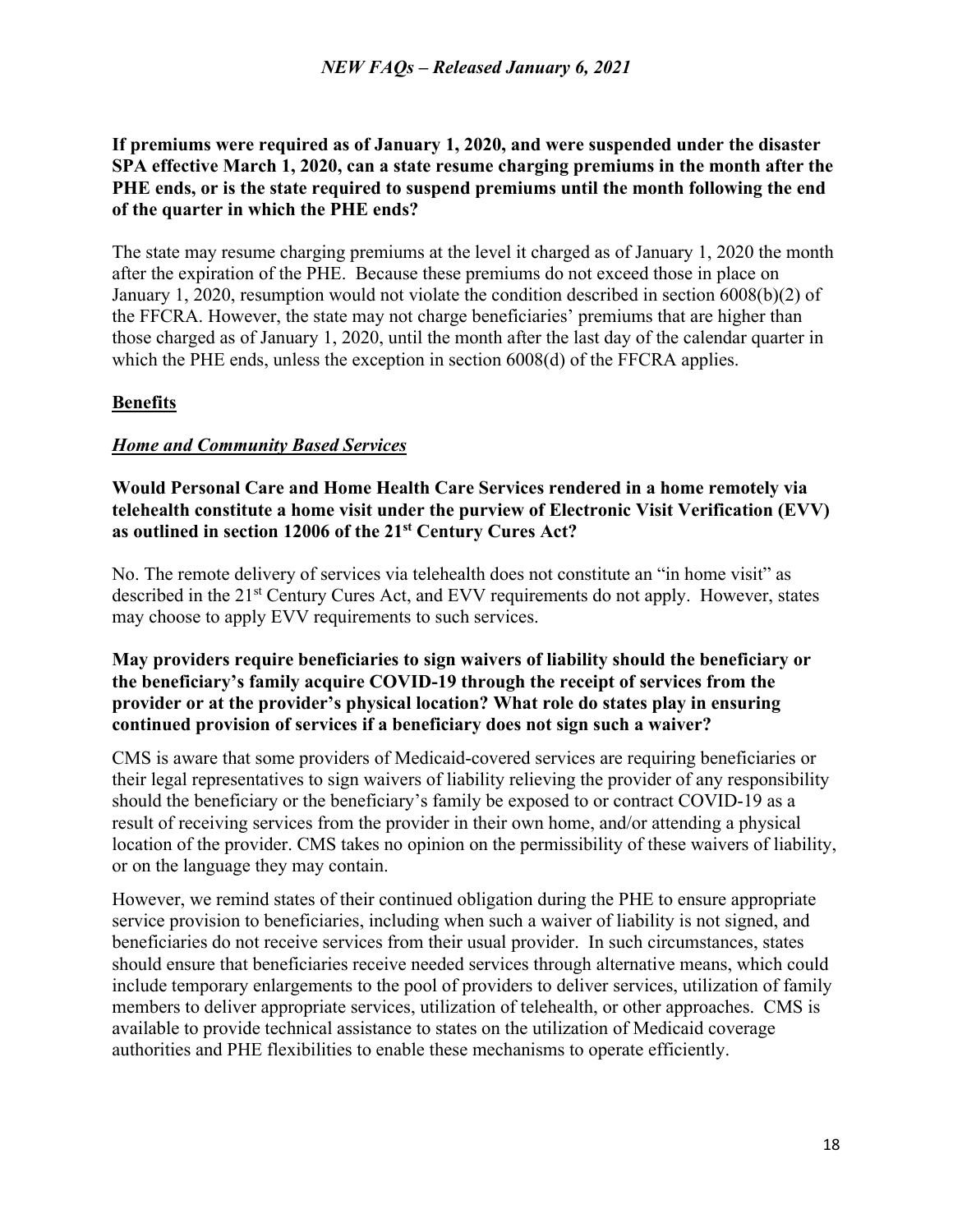### *Miscellaneous*

#### **Do states have to request any kind of waiver to offer transitional case management longer than 180 consecutive days?**

No. A waiver is not needed to extend the time in which case management services are provided to an individual transitioning to the community from an institutional stay. Further, there is no limit on how many times an individual can attempt to transition to the community from an institution. If the individual has not transitioned to the community by the end of the 180 consecutive days, the state should document why the transition was unsuccessful. If appropriate, the state could start a new 180 consecutive day period to assist someone with transitioning to the community. Furthermore, the state must ensure that the case management services do not duplicate the services required of the nursing home related to discharge planning, which are described at 42 C.F.R. § 483.21(c).

#### **Managed Care**

#### *Contracts and Rates*

### **What should states do to account for the effects of COVID-19 in Medicaid managed care rate development during rating periods impacted by the public health emergency?**

CMS understands the significant level of uncertainty surrounding future COVID-19 and non-COVID-19 costs, and acknowledges that in some cases it may not be possible to prospectively project costs associated with the COVID-19 public health emergency in Medicaid managed care capitation rates with sufficient reliability or certainty until significantly more information is known about the impact of the virus on healthcare costs and utilization. Even as data for the initial periods of the public health emergency begins to emerge, CMS continues to recognize the significant level of uncertainty that exists around the future impacts of the public health emergency, including direct and indirect COVID-19 costs and savings such as new treatments and potential vaccines, deferred care, expanded coverage of telehealth, etc. CMS believes there are several strategies states can utilize to address this uncertainty in rate development, including utilization of a risk mitigation strategy (also known as a risk-sharing mechanism) and ceding COVID-19 related risk-based managed care plan costs back to the state and covering these costs in a non-risk payment outside the capitation payment. States could utilize one of these options or in combination.

#### **Will CMS require states to implement a risk mitigation strategy with its Medicaid managed care plans to address the impact of COVID-19?**

CMS requires implementation of a two-sided risk mitigation strategy when states implement new or revised state directed payments intended to mitigate the impacts of the public health emergency that are reviewed under the process outlined in the [CIB](https://www.medicaid.gov/sites/default/files/Federal-Policy-Guidance/Downloads/cib051420.pdf) published on May 14, 2020. However, while CMS will not generally require risk mitigation strategies to address the impact of COVID-19, CMS recommends that all states incorporate a two-sided risk mitigation strategy to address the uncertainty of COVID-19 related costs. States could implement a two-sided risk mitigation strategy alone, or in combination with contract modifications and revised rate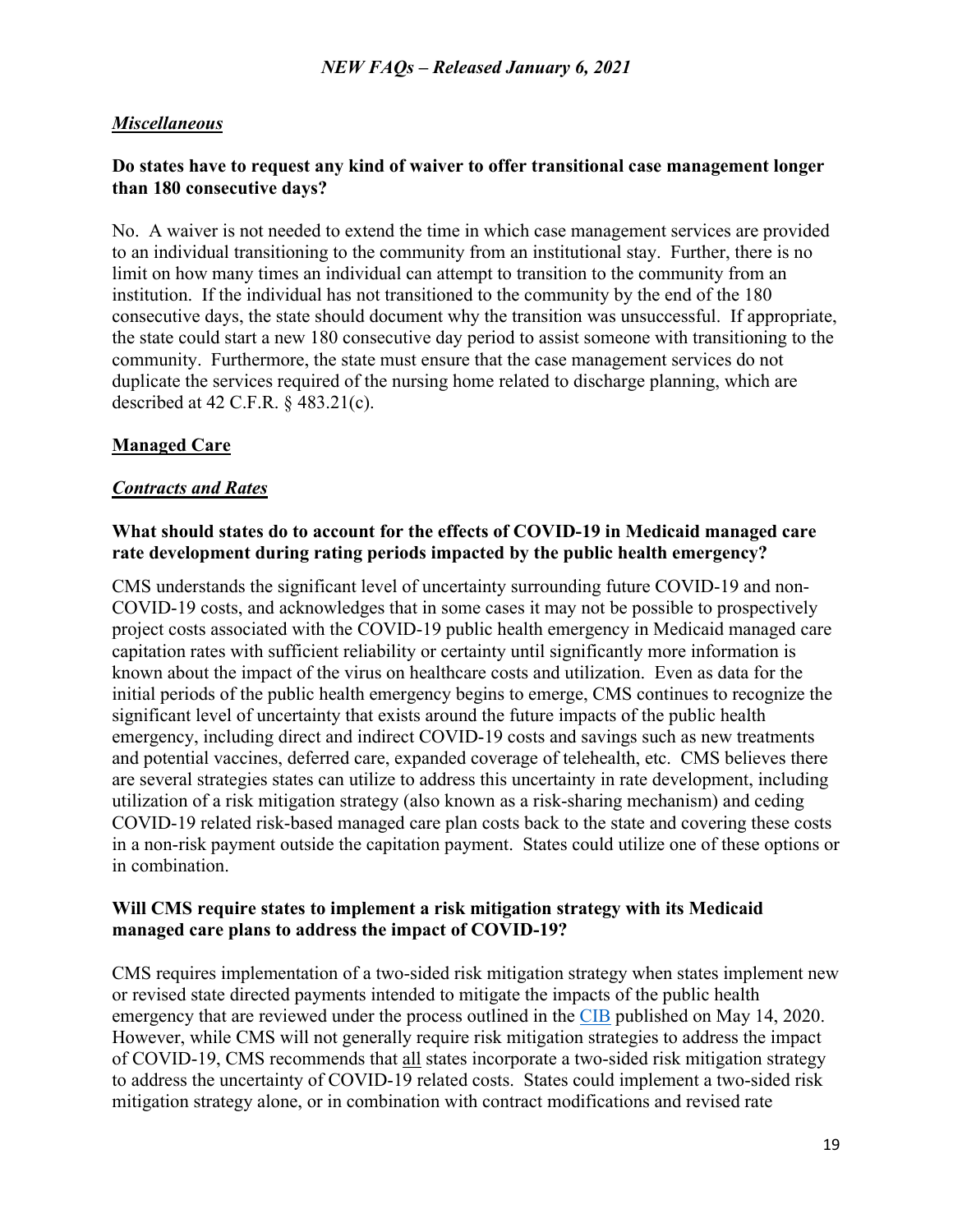certification as appropriate that cede COVID-19 related costs back to the state for the time period, or within the applicable rating periods, impacted by the public health emergency. CMS assumes most states will implement a two-sided risk corridor as their risk mitigation strategy.

We note that CMS recently published the [2020 Medicaid managed care final rule,](https://www.federalregister.gov/documents/2020/11/13/2020-24758/medicaid-program-medicaid-and-childrens-health-insurance-program-chip-managed-care) and this final rule included new requirements for state risk-sharing mechanisms. In accordance with our finalized rule at 42 C.F.R.  $\S$  438.6(b)(1), all applicable risk-sharing mechanisms, such as reinsurance, risk corridors, or stop-loss limits, must be documented in the contract and rate certification documents for the rating period prior to the start of the rating period, and must be developed in accordance with § 438.4, the rate development standards in § 438.5, and generally accepted actuarial principles and practices. Risk-sharing mechanisms may not be added or modified after the start of the rating period. This final rule is effective on December 14, 2020.

### **What factors should states consider when implementing a two-sided risk mitigation strategy with Medicaid managed care plans to address the impact of COVID-19?**

CMS believes there are many factors a state should consider when designing and implementing a two-sided risk mitigation strategy with its Medicaid managed care plans (MCPs). First, CMS believes the addition of a two-sided risk mitigation strategy across all benefit costs will mitigate risk for the MCPs while not impacting beneficiaries' continuity of care. Additionally, CMS strongly recommends that states implement an adequately narrow and symmetrical risk corridor. This strategy will provide financial protection to the MCPs, while also providing some limit on financial risk for states and the federal government in the event benefit costs are significantly different from expected. CMS also recommends the risk mitigation strategy be implemented on all benefit costs (not just COVID-19 costs) as this option would be simpler to implement and would mitigate risk if non-COVID-19 costs differ significantly from projected. However, CMS understands that a two-sided risk mitigation strategy alone may not mitigate all potential risk, therefore, a state should consider, where appropriate, combining this option with an adjustment to the risk-based capitation rates and contract provision(s) ceding COVID-19 related risk-based MCP costs back to the state and covering these costs in a non-risk payment. Additionally, states may consider performing interim risk corridor calculations and making interim reconciliation payments based on emerging data, with final calculations and payments or reimbursements taking place at a later date once complete data are available and consistent with all applicable federal requirements. Finally, states must also ensure they adhere to all applicable federal requirements, including for risk mitigation strategies at 42 C.F.R. § 438.6(b). CMS reminds states that 42 C.F.R. § 438.6(b) requires, among other things, risk mitigation strategies be developed in accordance with 42 CFR §§ 438.4 and 438.5 and generally accepted actuarial principles and practices. The actuarial rate certification and supporting documentation must also describe any risk mitigation arrangement and how it may affect the rates or the final net payments to the managed care plan(s) under the contract as part of complying with 42 C.F.R. § 438.7.

The inclusion of a two-sided risk mitigation strategy that meets the above criteria will help to facilitate an expeditious review of states' rate certifications during rating periods impacted by the public health emergency. CMS provided an example of a narrow and symmetrical two-sided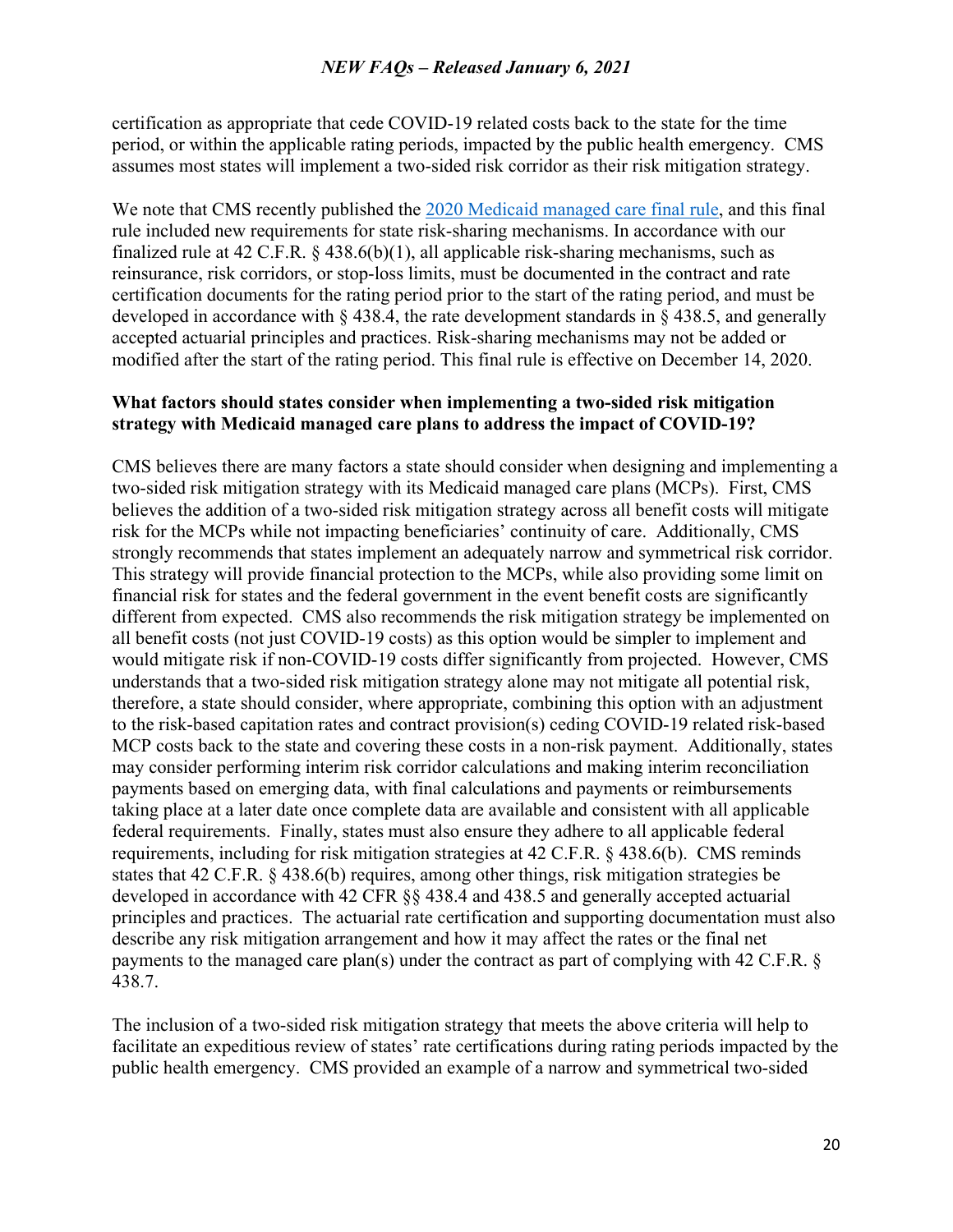risk corridor as part of the [CIB](https://www.medicaid.gov/sites/default/files/Federal-Policy-Guidance/Downloads/cib051420.pdf) published on May 14, 2020 on managed care flexibilities in response to COVID-19.

We note that CMS recently published the [2020 Medicaid managed care final rule,](https://www.federalregister.gov/documents/2020/11/13/2020-24758/medicaid-program-medicaid-and-childrens-health-insurance-program-chip-managed-care) and this final rule included new requirements for state risk-sharing mechanisms. In accordance with our finalized rule at 42 C.F.R.  $\S$  438.6(b)(1), all applicable risk-sharing mechanisms, such as reinsurance, risk corridors, or stop-loss limits, must be documented in the contract and rate certification documents for the rating period prior to the start of the rating period, and must be developed in accordance with § 438.4, the rate development standards in § 438.5, and generally accepted actuarial principles and practices. Risk-sharing mechanisms may not be added or modified after the start of the rating period. This final rule is effective on December 14, 2020.

#### **How should states incorporate risk mitigation arrangements within Medicaid managed care contracts and rate development to address the impact of COVID-19?**

In accordance with 42 C.F.R.  $\S$  438.6(b)(1), states should adequately describe the risk mitigation arrangements in their contract(s), including the methodology, process, and timeline for finalizing the results. States should submit the contract actions that incorporate a risk mitigation arrangement into the states' contracts with Medicaid managed care plans to CMS for review and approval in accordance with 42 C.F.R. § 438.3(a).

Additionally, the risk mitigation arrangements must also be developed in accordance with all applicable requirements in 42 C.F.R. Part 438, including 42 C.F.R. §§ 438.4 and 438.5, and generally accepted actuarial principles and practices. The actuarial rate certification and supporting documentation must describe any risk mitigation arrangement that may affect the rates or the final net payments to the managed care plan(s) under the applicable contract as part of complying with 42 C.F.R. § 438.7.

States seeking to add or amend an existing risk mitigation arrangement, including arrangements required as a result of a new or revised state directed payment to address the impacts of the public health emergency during a rating period already in effect, must submit both a contract amendment and a revised actuarial rate certification or addendum, in accordance with federal requirements. If there are no other material impacts on the capitation rates, the revised rate certification could be limited to incorporating the necessary documentation related to the risk mitigation strategy into the rate certification. Further details on CMS' documentation expectations for risk mitigation strategies in all rate certifications are outlined in Section I, item 4.C. of the most recent [Medicaid Managed Care Rate Development Guide.](https://www.medicaid.gov/medicaid/managed-care/downloads/2020-2021-medicaid-rate-guide.pdf)

We note that CMS recently published the [2020 Medicaid managed care final rule,](https://www.federalregister.gov/documents/2020/11/13/2020-24758/medicaid-program-medicaid-and-childrens-health-insurance-program-chip-managed-care) and this final rule included new requirements for state risk-sharing mechanisms. In accordance with our finalized rule at 42 C.F.R. § 438.6(b)(1), all applicable risk-sharing mechanisms, such as reinsurance, risk corridors, or stop-loss limits, must be documented in the contract and rate certification documents for the rating period prior to the start of the rating period, and must be developed in accordance with § 438.4, the rate development standards in § 438.5, and generally accepted actuarial principles and practices. Risk-sharing mechanisms may not be added or modified after the start of the rating period. This final rule is effective on December 14, 2020.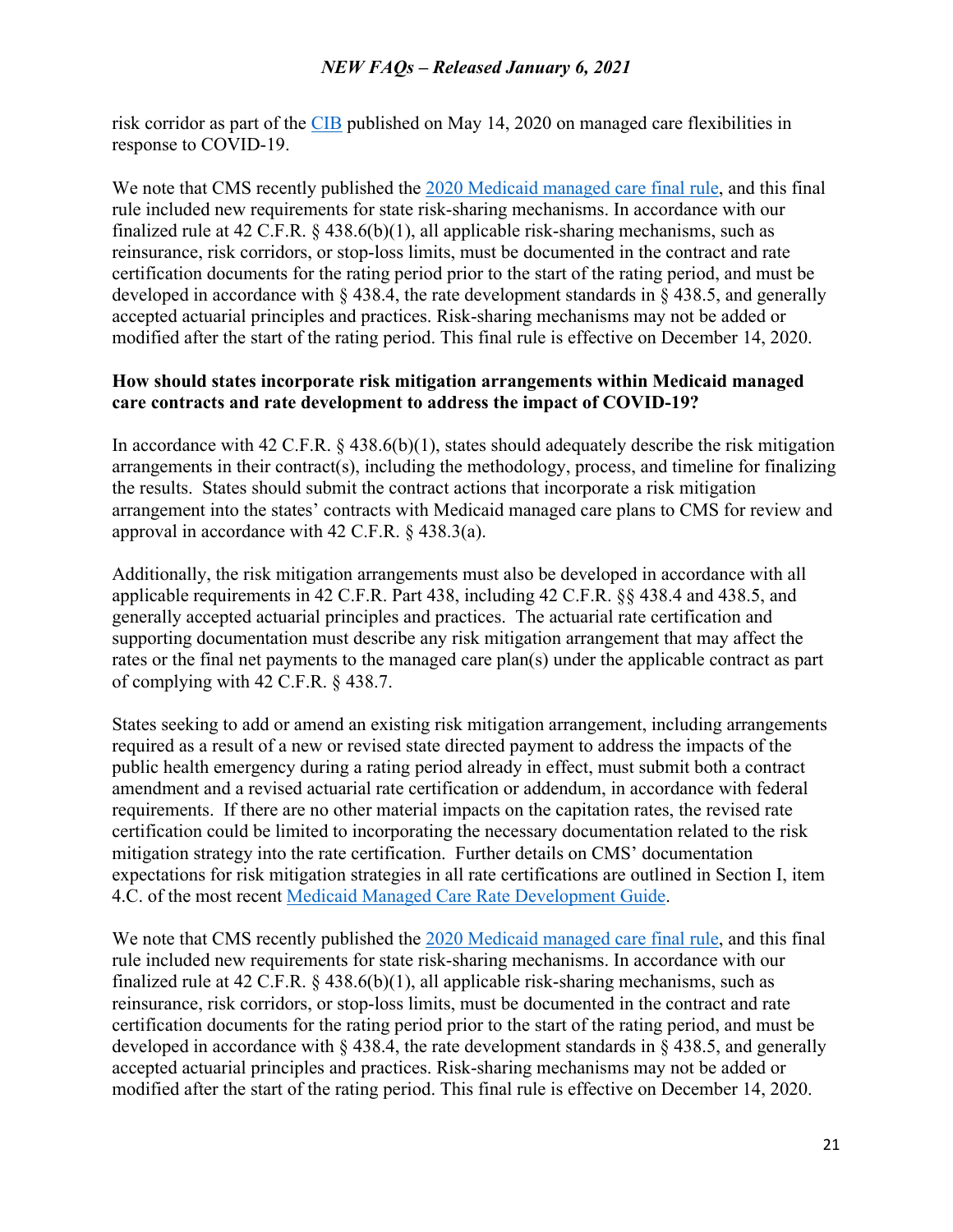### **What factors should states consider when they seek to move COVID-19 related costs from a risk-based managed care plan to the state, using a non-risk payment outside a capitation payment?**

CMS understands the significant level of uncertainty surrounding future COVID-19 costs. There may also be other non-COVID-19 related costs that may have a level of uncertainty due to utilization changes caused by COVID-19 (e.g., delays in elective care, etc.). In addition, CMS acknowledges that it is difficult to prospectively include costs associated with the COVID-19 public health emergency in the Medicaid managed care risk-based capitation rates until significantly more information is known about the impact of the virus on healthcare costs and utilization.

In light of this uncertainty, CMS recommends that states concerned about not being able to account for costs associated with COVID-19 in capitation rate development consider covering such costs on a non-risk basis. This option could be accomplished as either a separate non-risk contract with a prepaid inpatient health plan (PIHP) or a prepaid ambulatory health plan (PAHP) (see the definition of "non-risk contract" at 42 C.F.R. § 438.2) or as an amendment to a state's existing risk-based managed care plan contracts to include a non-risk payment.

Under this approach, states could either cover (1) all COVID-19 service costs; or (2) all service costs for beneficiaries with a COVID-19 diagnosis on a non-risk basis. States that choose to amend their existing risk-based Medicaid managed care plan (MCP) contracts should reimburse MCPs separately for these non-risk costs outside of the risk-based capitation rates. In addition, if a state is seeking to cover such costs on a non-risk basis, the state and its actuary will also need to determine if the rate certification adequately reflects services to be covered within the riskbased contract and that it excludes the services ceded to the state (i.e., to address any services and activities or plan functions previously included in capitation rate development that now need to be removed and paid on a non-risk basis). Contracts that contain non-risk elements must be clearly drafted to identify the specific services and costs that are paid by the State on a non-risk basis and must comply with applicable requirements in federal statute and regulation, including in 42 C.F.R. Part 438.

Covering such costs on a non-risk basis addresses the challenges of accounting for these costs in capitation rate development given the uncertainty and lack of data while mitigating the impact to the continuity of care for beneficiaries. CMS would also strongly recommend combining use of a non-risk contract or non-risk payment for certain costs, populations or benefits with a twosided risk mitigation strategy on all risk-based benefit costs to reduce the risk to the state and federal government if remaining costs are significantly lower than projected.

However, states' ability to cover such costs on a non-risk basis will depend on being able to identify relevant costs and/or beneficiaries accurately in the existing MCP contract(s) to carve them out into a new contract or new contract provision. The state would need to amend their contracts with such MCPs to clearly define the benefits the MCPs must cover on a risk basis and the benefits (or populations) that are excluded from capitation rates and will be covered on a non-risk basis. For a state that chooses to amend existing contracts to include a non-risk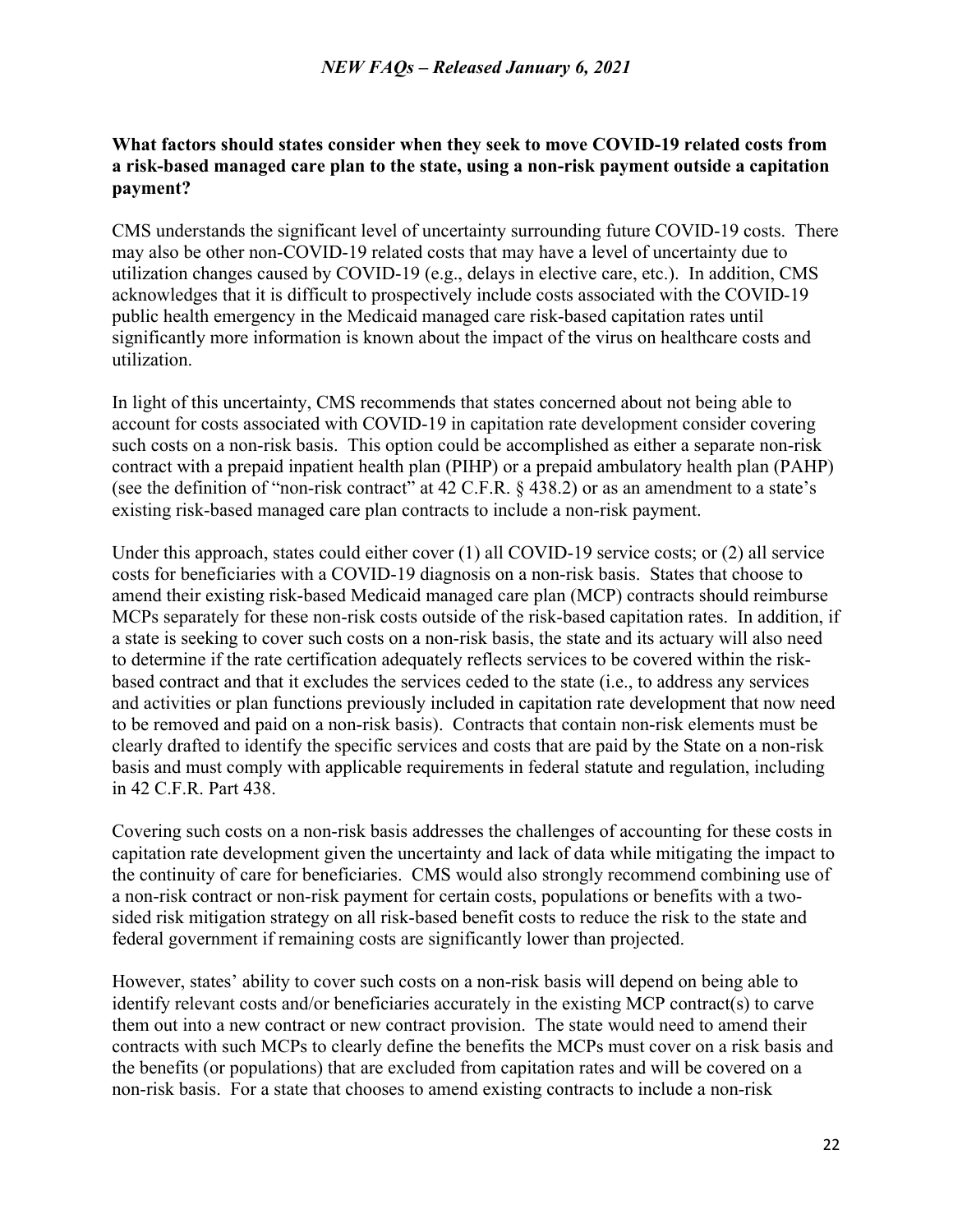payment or to enter into a non-risk contract, the state must comply with upper payment limits outlined at 42 C.F.R. § 447.362 consistent with the requirements for non-risk contracts and separately identify administrative and medical assistance costs to comply with 42 C.F.R. § 438.812 as well as ensure administrative costs and activities associated with the benefits covered on a non-risk basis are also carved out of the risk-based capitation rates.

If a state is seeking to cover such costs on a non-risk basis during a rating period already in effect and has already submitted a rate certification to CMS, the state and its actuary will also need to determine if a rate amendment is necessary (i.e., to address any services and activities or plan functions previously included in capitation rate development that now need to be removed and paid on a non-risk basis). The state will need to work with their actuary to determine if the actuarially sound capitation rates need to be changed. States currently have the authority to make de minimis rate adjustments to their managed care capitation rates under 42 C.F.R. § 438.7(c)(3) if these adjustments result in an increase or decrease to the capitation rate per rate cell of up to 1.5 percent. If the expected effect on capitation rate development would have an increase or decrease of more than 1.5 percent per rate cell, the state will need to submit a rate amendment to address this change.

#### **When can states utilize the de minimis rate adjustments in Medicaid managed care to address the impact of COVID-19?**

In accordance with 42 C.F.R.  $\frac{2438.7(c)(3)}{245}$ , states have the authority to make de minimis rate adjustments to their actuarially sound Medicaid managed care capitation rates. This approach provides states the flexibility to make small programmatic changes while minimizing state administrative burden and upholding principles of actuarial soundness.

These de minimis adjustments may increase or decrease the most recently certified actuarially sound capitation rates per rate cell up to 1.5 percent within the rating period, and do not require the state to submit a revised rate certification. States should submit a contract amendment to effectuate any rate adjustment as the final capitation rates must be specifically identified in the managed care plan contracts in accordance with 42 C.F.R. § 438.3(c)(1). CMS also expects states to provide documentation of how this de minimis rate adjustment ensures compliance with 42 C.F.R. § 438.7(c)(3), including the percentage change of the rate adjustment per rate cell in comparison to the most recently certified actuarially sound capitation rates and an assurance that the state has not previously utilized this flexibility within the applicable rating period.

To implement capitation rate adjustments that result in an increase or decrease of more than 1.5 percent from the most recently certified capitation rates for any rate cell, states must submit a revised rate certification or rate amendment and contract amendment. The revised rate certification or rate amendment must address and account for all differences from the most recently certified rates.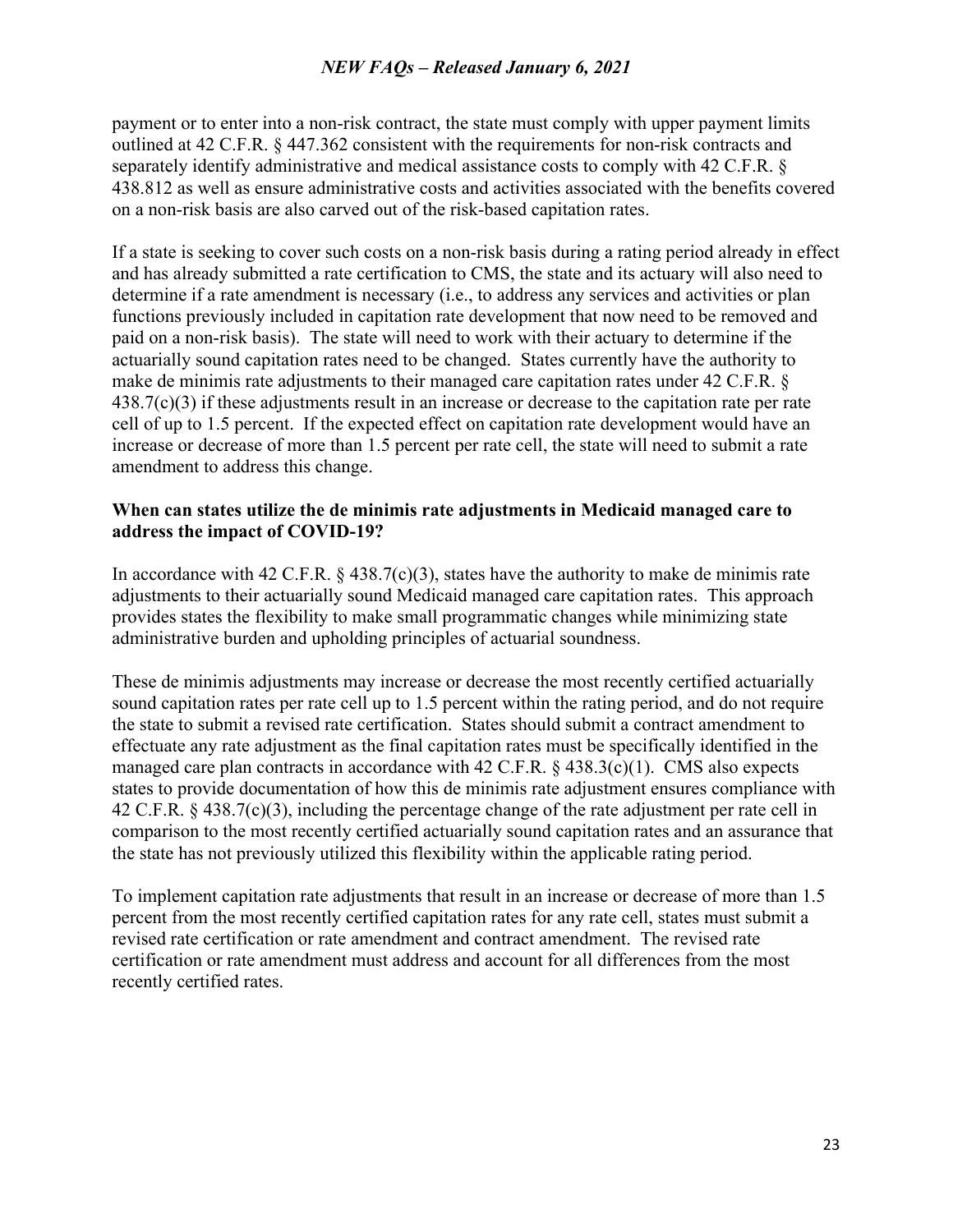### **What should states and their actuaries consider when setting Medicaid managed care capitation rates during rating periods that overlap the public health emergency, and what should be documented in the rate certification?**

CMS expects that states and their actuaries consider applicable state specific, and other applicable national or regional, data that is available when the actuary develops actuarially sound capitation rates for rating periods that overlap the public health emergency. CMS expects that states and actuaries consider this data in order to make an informed decision on whether to include any adjustments for COVID-19 specific costs, or adjustments to other projected costs to reflect the indirect impacts of COVID-19 costs or savings, in rate development.

In accordance with 42 C.F.R. §§ 438.4 and 438.5 and generally accepted actuarial principles and practices, as states develop capitation rates for rating periods impacted by the public health emergency, CMS expects that states and their actuaries evaluate if rate development assumptions should be included that account for the direct and indirect impacts of COVID-19. States and their actuaries should evaluate all state specific, and other applicable national or regional, data that is available, including COVID-19 cases, Medicaid eligibility and enrollment changes, utilization implications, deferred caseload, etc. Even as data for the initial periods of the public health emergency begins to emerge, CMS continues to recognize the significant level of uncertainty that exists around the future impact of the COVID-19 pandemic, including direct and indirect costs and savings, such as new treatments and potential vaccines, deferred care, expanded coverage of telehealth, etc.

For rates developed at the beginning of the public health emergency, it may have been appropriate to continue monitoring the situation before making any specific adjustments to the rates. However, as states develop rates for their next rating period, CMS does not believe it is reasonable for capitation rates to be developed absent any evaluation and consideration for the COVID-19 public health emergency.

CMS' expectation is that the state's actuary describes within the rate certification the evaluation the state and its actuary conducted, and the rationale for the assumptions the state and its actuary did or did not include in rate development related to the COVID-19 public health emergency. This documentation expectation is consistent with Section I, Item 1.B.i and Item 2.B.iii of the most recent [Medicaid Managed Care Rate Development Guide.](https://www.medicaid.gov/medicaid/managed-care/downloads/2020-2021-medicaid-rate-guide.pdf)

# **How will CMS consider the effects of COVID-19 in its actuarial review of Medicaid managed care rate development during rating periods impacted by the public health emergency?**

Section 1903(m) of the Act and 42 C.F.R. § 438.4 require that Medicaid managed care capitation rates be actuarially sound, meaning that the capitation rates are projected to provide for all reasonable, appropriate, and attainable costs that are required under the terms of the contract and for the operation of the managed care plan for the time period and the population covered under the terms of the contract. In accordance with 42 C.F.R. §§ 438.4(b) and 438.7(a), states must submit all rate certifications to CMS and CMS reviews and, as appropriate, approves the capitation rates included in these rate certifications as actuarially sound. CMS will review and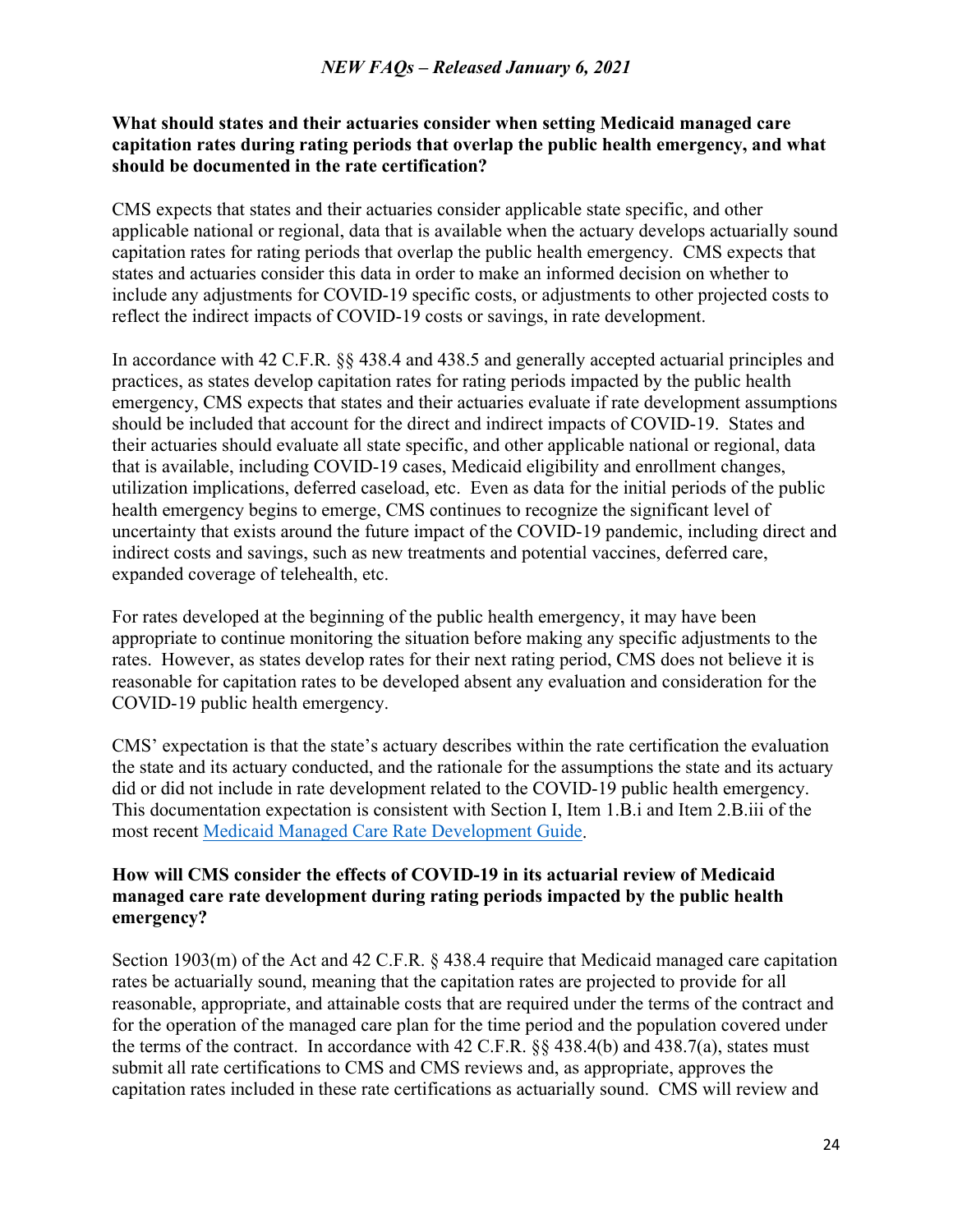approve actuarially sound capitation rates consistent with generally accepted actuarial practices and principles while acknowledging the significant uncertainty related to the COVID-19 public health emergency.

### **As CMS has delayed 2019 Medicare cost reporting due dates for hospitals, how does this impact states' base amount calculation for hospital pass-through payments for 2021 in Medicaid managed care?**

As outlined in the [fact sheet](https://www.cms.gov/files/document/covid-hospitals.pdf) for CMS Flexibilities to Fight COVID-19 for hospitals, CMS is delaying the filing deadline of certain cost report due dates due to the COVID-19 outbreak. CMS is currently authorizing delay for the following fiscal year end (FYE) dates. CMS will delay the filing deadline of FYE 10/31/2019 cost reports due by March 31, 2020 and FYE 11/30/2019 cost reports due by April 30, 2020. The extended cost report due dates for these October and November FYEs will be June 30, 2020. CMS will also delay the filing deadline of the FYE 12/31/2019 cost reports due by May 31, 2020. The extended cost report due date for FYE 12/31/2019 will be July 31, 2020.

Hospital pass-through payments included in Medicaid managed care capitation rates are subject to a "lesser of" requirement of either a percentage of a base amount calculation or the historical payment amount as stipulated in 42 C.F.R. § 438.6(d)(1)(i).The base amount identifies the aggregate difference of a Medicare equivalent amount and the Medicaid paid amount for inpatient and outpatient hospital services utilized by eligible populations in managed care, and is calculated using data for the 12-month period immediately two years prior to the rating period as outlined in 42 C.F.R. § 438.6(d)(2)(i)-(ii).

As states' rating periods and data sources vary, CMS encourage states to reach out to CMS via the [MMCratesetting@cms.hhs.gov](mailto:MMCratesetting@cms.hhs.gov) mailbox if they have questions or concerns regarding the impact that the delay in these 2019 Medicare cost reports will have on the state's base amount calculation for hospital pass-through payments. As a general rule, consistent with 42 C.F.R. § 438.6(d)(2)(iv), CMS aims to ensure consistency between pass-through payments in Medicaid managed care with the upper payment limit requirements in 42 C.F.R. part 447.

### **When a state seeks to utilize a state directed payment to address the impacts of the public health emergency in Medicaid managed care, what are the requirements for a risk mitigation strategy?**

States may direct Medicaid managed care plan expenditures to providers under certain circumstances. These payments can assist states in furthering the goals and priorities of their Medicaid programs, including a state's response to the COVID-19 public health emergency. As outlined in the [CIB](https://www.medicaid.gov/sites/default/files/Federal-Policy-Guidance/Downloads/cib051420.pdf) published on May 14, 2020, and described in the response to a related question in the Managed Care Contracts and Rates section, when a state submits a new or amended state directed payment proposal to address the public health emergency under the review process outlined in the [CIB,](https://www.medicaid.gov/sites/default/files/Federal-Policy-Guidance/Downloads/cib051420.pdf) a state is required to implement a two-sided risk mitigation strategy if a two-sided risk mitigation is not already currently in place. States must also ensure they adhere to all applicable federal requirements, including for risk mitigation strategies at 42 C.F.R. § 438.6(b).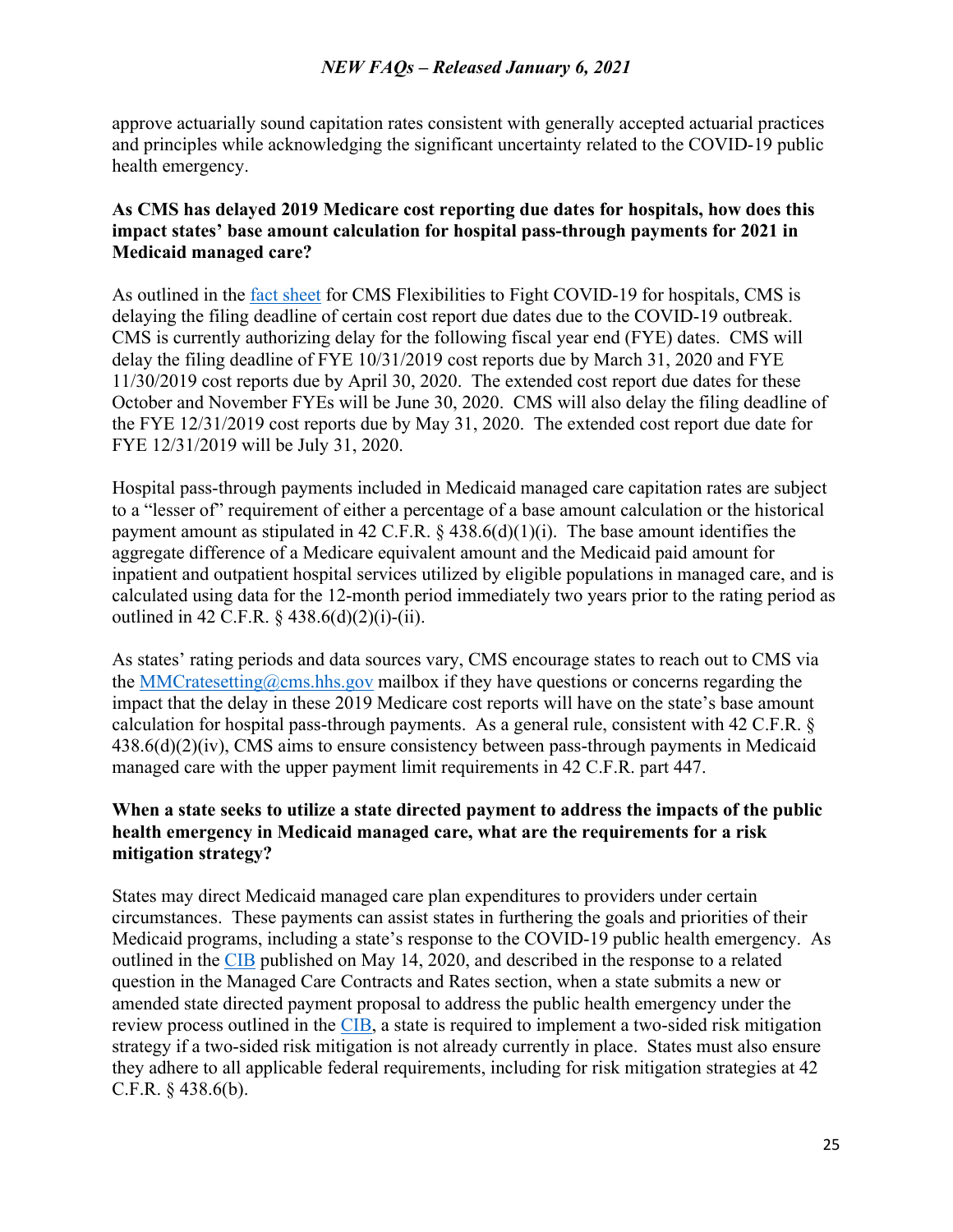When states direct payments to providers to specifically respond to the public health emergency, states may utilize the flexibilities outlined in the framework described in Section 3 of the May 14, 2020 [CIB](https://www.medicaid.gov/sites/default/files/Federal-Policy-Guidance/Downloads/cib051420.pdf) only if states also adhere to all standards outlined in this framework. However, if states are not seeking to utilize those flexibilities, states can utilize CMS' standard review process for state directed payments. Under CMS' standard review process, the flexibilities described in the May 14, 2020 [CIB](https://www.medicaid.gov/sites/default/files/Federal-Policy-Guidance/Downloads/cib051420.pdf) are not available, and states must complete the standard state directed payment preprint and comply with all of CMS' standard review requirements for state directed payments under 42 C.F.R.§ 438.6(c).

CMS notes that risk mitigation strategies are not required when the state submits a state directed payment tied to retainer payments authorized under section  $1915(c)(4)(B)$  of the Act. CMS does not believe a risk mitigation strategy for retainer payments is required as these payments are specifically linked to the delivery of services specified in an individual's person-centered service plan, are made only when qualifying circumstances prevent an individual from receiving those services, and the underlying services are already included in the managed care contracts and rates.

We note that CMS recently published the [2020 Medicaid managed care final rule,](https://www.federalregister.gov/documents/2020/11/13/2020-24758/medicaid-program-medicaid-and-childrens-health-insurance-program-chip-managed-care) and this final rule included new requirements for state risk-sharing mechanisms. In accordance with our finalized rule at 42 C.F.R.  $\S$  438.6(b)(1), all applicable risk-sharing mechanisms, such as reinsurance, risk corridors, or stop-loss limits, must be documented in the contract and rate certification documents for the rating period prior to the start of the rating period, and must be developed in accordance with § 438.4, the rate development standards in § 438.5, and generally accepted actuarial principles and practices. Risk-sharing mechanisms may not be added or modified after the start of the rating period. This final rule is effective on December 14, 2020.

### **Should the measurement period for a risk mitigation strategy implemented to mitigate the impact of the public health emergency in Medicaid managed care (either in the context of a state directed payment or not) align with the state's rating period or target a more specific timeframe?**

CMS believes states in negotiation with their managed care plans are in the best position to determine a reasonable and appropriate measurement period for the risk mitigation strategy based on the unique circumstances of the public health emergency and its impact on the Medicaid beneficiaries enrolled in managed care in their states.

While CMS generally expects that most risk mitigation strategies would be implemented to align with the full duration of the state's 12-month rating period, it is possible that states (and their actuaries) may find it reasonable to implement a risk mitigation strategy for a period of time that does not align with the full duration of the rating period. For example, if a state implements a state directed payment to respond to COVID-19 in the last quarter of their state fiscal year, the state may find it reasonable to design the required risk mitigation strategy to align with the implementation of the state directed payment. If the state is approved under  $\S$  438.6(c) to continue that state directed payment into the next fiscal year, CMS believes it would also be reasonable for the state to maintain the risk mitigation strategy in the next contract rating period.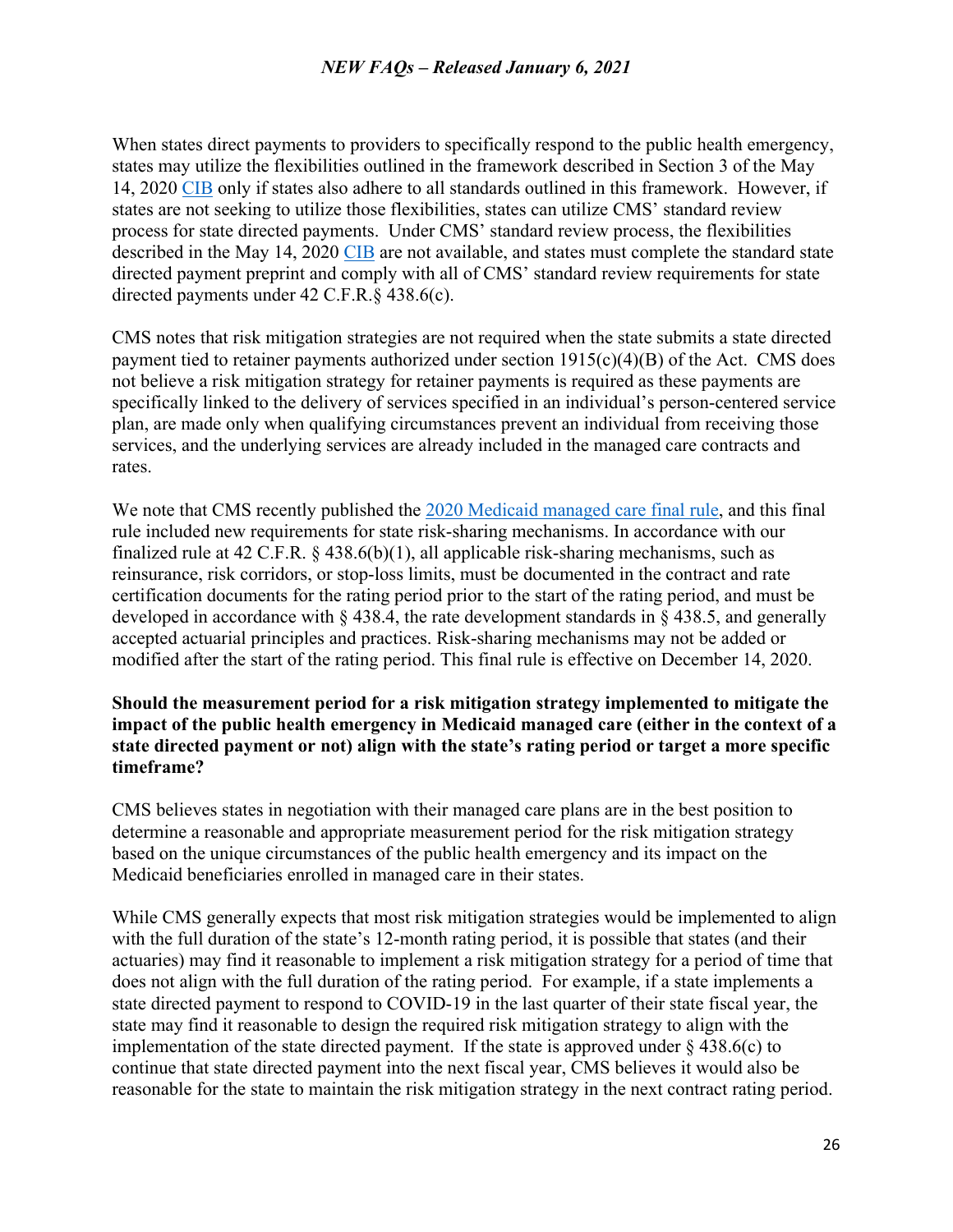CMS believes that states in negotiation with their managed care plans are in the best position to determine the strategy that best provides protection to states and their plans during the public health emergency.

States must also ensure they adhere to all applicable federal requirements, including for risk mitigation strategies at 42 C.F.R. § 438.6(b). The rate certification should include documentation describing the state's risk mitigation strategy as outlined in Section I, item 4.C. of the most recent [Medicaid Managed Care Rate Development Guide,](https://www.medicaid.gov/medicaid/managed-care/downloads/2020-2021-medicaid-rate-guide.pdf) and include the state's rationale for the measurement period utilized for the state's risk mitigation strategy if different from the state's 12-month rating period.

We note that CMS recently published the [2020 Medicaid managed care final rule,](https://www.federalregister.gov/documents/2020/11/13/2020-24758/medicaid-program-medicaid-and-childrens-health-insurance-program-chip-managed-care) and this final rule included new requirements for state risk-sharing mechanisms. In accordance with our finalized rule at 42 C.F.R.  $\S$  438.6(b)(1), all applicable risk-sharing mechanisms, such as reinsurance, risk corridors, or stop-loss limits, must be documented in the contract and rate certification documents for the rating period prior to the start of the rating period, and must be developed in accordance with  $\S$  438.4, the rate development standards in  $\S$  438.5, and generally accepted actuarial principles and practices. Risk-sharing mechanisms may not be added or modified after the start of the rating period. This final rule is effective on December 14, 2020.

# **Financing**

# *FFCRA Temporary FMAP Increase*

**If a state decides it will no longer comply with the requirements of section 6008(b) of the FFCRA that are necessary to be eligible for the temporary 6.2 percentage point FMAP increase, must it forfeit the Federal Financial Participation (FFP) associated with increased FMAP retroactive to the start of the PHE or to the start of the quarter in which it no longer complied?** 

The state must comply with the requirements of section 6008(b) for each quarter in which FFP associated the temporary 6.2 percentage temporary point FMAP increase is claimed. If, during the PHE, a state decides to no longer comply with the 6008(b) requirements, FFP at the increased FMAP is no longer available for state expenditures effective the start of the quarter in which the state is no longer in compliance. However, states are able to receive FFP associated with the increased FMAP for expenditures incurred in prior quarters, if the state met the requirements of section 6008 (b) for that entire quarter.

### **Can a state claim prior period adjustments, including those relating to supplemental payments, at the FMAP temporarily increased by 6.2 percentage points under section 6008(a) of the FFCRA?**

As indicated in Question IV.F.17 of the Frequently Asked Questions available at [https://www.medicaid.gov/state-resource-center/downloads/covid-19-faqs.pdf,](https://www.medicaid.gov/state-resource-center/downloads/covid-19-faqs.pdf) states should follow existing federal requirements regarding the applicability of a particular match rate available for a given quarter. The applicable FMAP is based on date of payment, not date of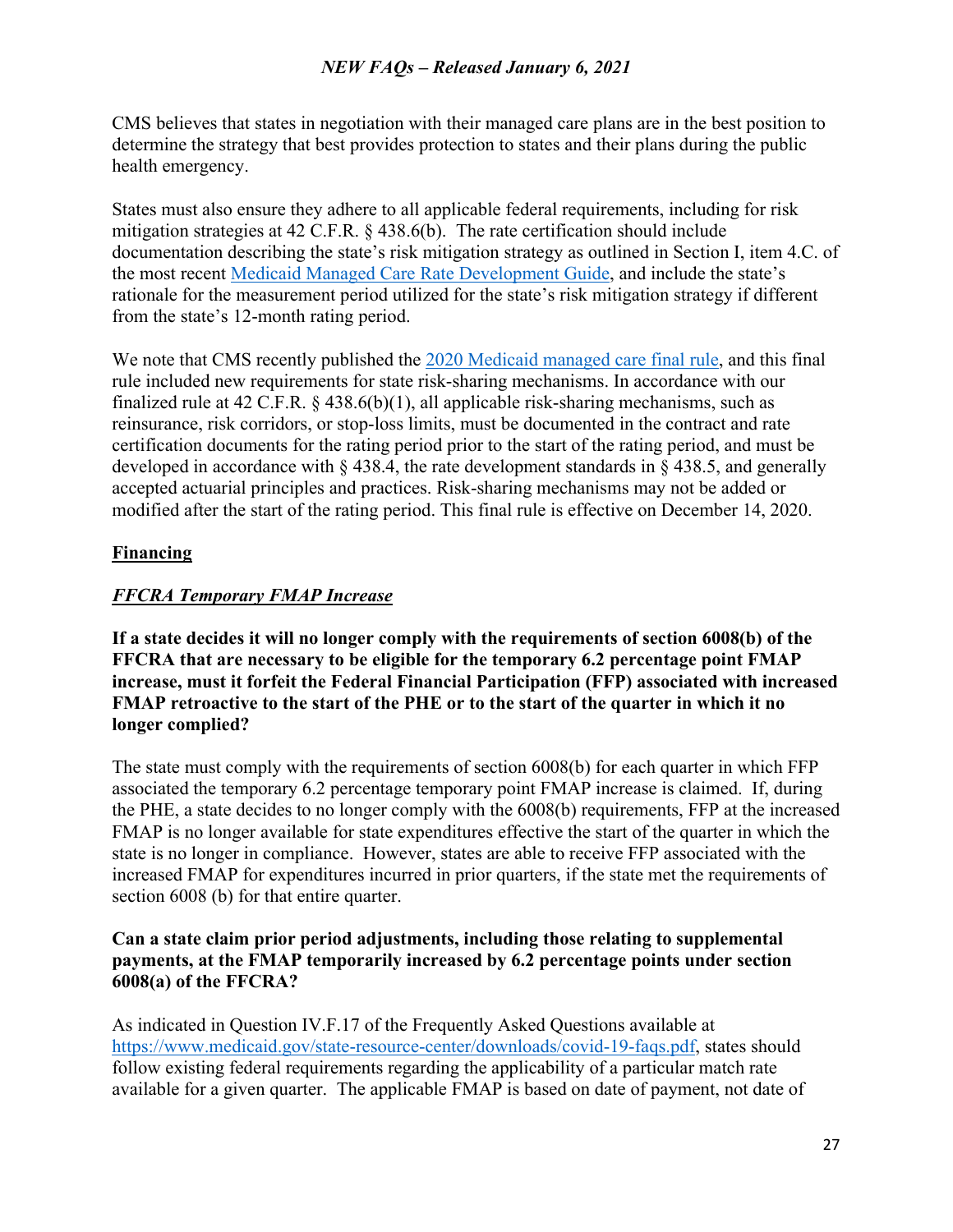service, for current quarter original expenditures. The FMAP applicable to expenditures for all prior period adjustments should be the FMAP at which the original expenditure was claimed.

Because supplemental payments are adjustments to base payments originally made for the underlying services, supplemental payments are claimed as prior period adjustments to the original base payments. Accordingly, expenditures for supplemental payments are claimed at the same FMAP as the underlying original base payment expenditures, and in accordance with the timely claims filing requirement at 45 C.F.R. § 95.7, must be claimed within two years of the original base payment expenditures. We recognize that some states use the date of service to approximate the date of the base payment for the underlying services, as a practical means to determine the applicable FMAP when making supplemental payments. Such states should continue to do so. For example, if the state makes a lump sum supplemental payment in the quarter ending December 31, 2020 for services provided in the quarter ending March 31, 2020, the state should claim the supplemental payment as a prior period adjustment using the FMAP for the quarter ending March 31, 2020.

If a state has specific questions based on how it has traditionally claimed state plan lump sum supplemental payments, CMS will work with the state on a case-by-case basis to advise on how the increased FMAP under section 6008(a) of the FFCRA would apply.

### *Miscellaneous*

### **How should states and providers treat Provider Relief Fund revenue for purposes of Medicaid Disproportionate Share Hospital (DSH) payments?**

Section  $1923(g)$  of the Act limits DSH payments on a hospital-specific basis to each hospital's uncompensated care costs for inpatient and outpatient hospital services provided to Medicaideligible and uninsured individuals. Pursuant to 42 C.F.R. § 447.299(c), the hospital-specific DSH limit is calculated by reference to payments for inpatient and outpatient hospital services furnished to Medicaid beneficiaries "under the State plan" and "by Medicaid managed care organizations," 42 C.F.R.  $\frac{6}{9}$  447.299(c)(6) through (c)(9), and payments "received by the hospital by or on behalf of individuals with no source of third party coverage," 42 C.F.R. § 447.299(c)(12).

Provider Relief Fund General and Targeted Distribution payments do not satisfy any of these regulatory provisions. Accordingly, Provider Relief Fund General and Targeted Distribution payments should not be included in the determination of total inpatient and outpatient hospital services payments for Medicaid beneficiaries.

However, when a provider receives reimbursement from either (1) the Families First Coronavirus Response Act (FFCRA) Relief Fund for COVID-19 testing and testing-related services or (2) the Uninsured Relief Fund for COVID-19 care or treatment furnished to uninsured individuals,<sup>[7](#page-27-0)</sup> the payment made is made "on behalf of" the individual with no other

<span id="page-27-0"></span><sup>7</sup> Please see the terms and conditions applicable to each fund for additional relevant information. The FFCRA Relief Fund terms and conditions may be accessed a[t https://www.hhs.gov/sites/default/files/terms-and-conditions-ffcra-](https://www.hhs.gov/sites/default/files/terms-and-conditions-ffcra-relief-fund.pdf)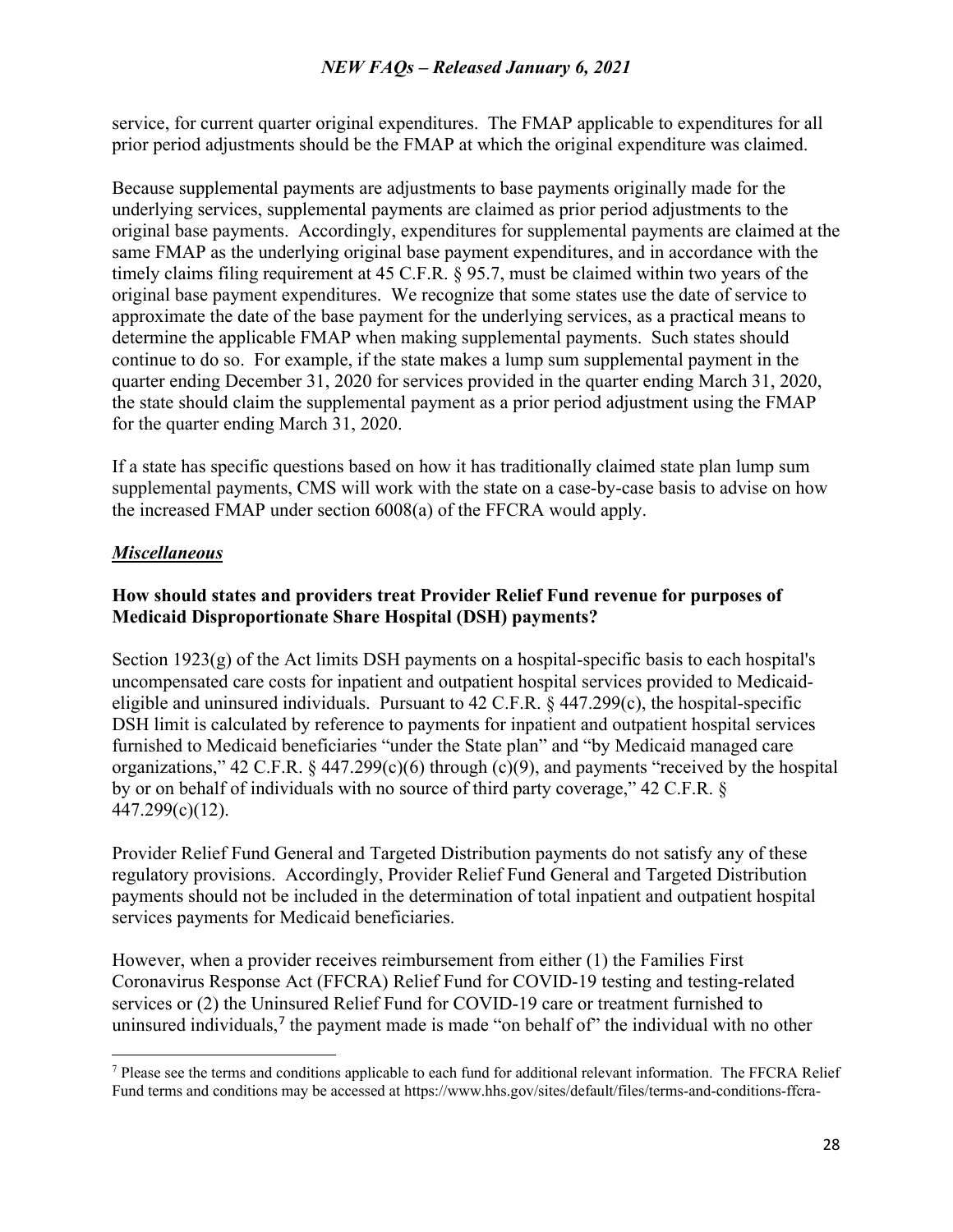source of third party coverage for the service. Accordingly, when such payments are for inpatient and outpatient hospital services, they must be included in the determination of inpatient and outpatient hospital services revenue for the uninsured.

For more information, including permissible uses for General and Targeted Distribution payments for providers that have received Medicaid DSH payments, see [https://www.hhs.gov/coronavirus/cares-act-provider-relief-fund/faqs/index.html.](https://www.hhs.gov/coronavirus/cares-act-provider-relief-fund/faqs/index.html)

### **How should states and providers treat Provider Relief Fund revenue for purposes of Medicaid fee-for-service (FFS) Upper Payment Limits (UPL)?**

Provider Relief Fund payments will not impact a state's UPL demonstration, for either the calculation of Medicare payment-based ceiling or the accounting of the Medicaid payments subject to the ceiling. Specifically, states may not increase the UPL ceiling by counting all or a portion of these relief funds as Medicare FFS payments, since these payments are not made under Medicare payment principles in 42 C.F.R. Chapter IV, Subchapter B, *see* 42 C.F.R. §§ 447.272(b)(1), 447.321(b)(1). Furthermore, states will not count these relief funds as Medicaid FFS payments that are counted against the UPL, since the UPL is a limit on FFS Medicaid payments under the state plan. *See* 42 C.F.R. §§ 447.250 and 447.300.

### **How should states and providers treat Provider Relief Fund revenue for purposes of Medicaid cost reimbursement?**

States and providers should continue to use ordinary cost reporting principles for Medicaid cost reimbursement. States and providers may modify cost reporting templates, consistent with all applicable cost reporting requirements, to allow documentation of additional health care related expenses that are attributable to coronavirus, for example, additional costs of personal protective equipment or isolation facilities. Further, when a state pays for Medicaid services using cost reimbursement, the provider is not required to offset Medicaid costs by Provider Relief Fund General and Targeted Distribution payments.

For information about the availability of Provider Relief Fund payments for Medicaid costreimbursed services, see [https://www.hhs.gov/coronavirus/cares-act-provider-relief](https://www.hhs.gov/coronavirus/cares-act-provider-relief-fund/faqs/index.html)[fund/faqs/index.html.](https://www.hhs.gov/coronavirus/cares-act-provider-relief-fund/faqs/index.html)

# **How should states and providers treat Provider Relief Fund payments for purposes of health care related taxes under 42 C.F.R. § 433.68?**

Providers should refer to their state's guidance on the determination of revenues subject to an applicable health care-related tax, and to their tax counsel. To the extent the state determines that a health care-related tax is imposed on certain revenue received by a provider from the Provider Relief Fund, then the state must include such tax proceeds in applying the indirect hold harmless test at 42 C.F.R.  $\S$  433.68(f)(3)(i)(A), which establishes an indirect guarantee safe

[relief-fund.pdf](https://www.hhs.gov/sites/default/files/terms-and-conditions-ffcra-relief-fund.pdf) and the CARES Act Uninsured Relief Fund terms and conditions may be accessed at <https://www.hhs.gov/sites/default/files/terms-and-conditions-uninsured-relief-fund.pdf>.